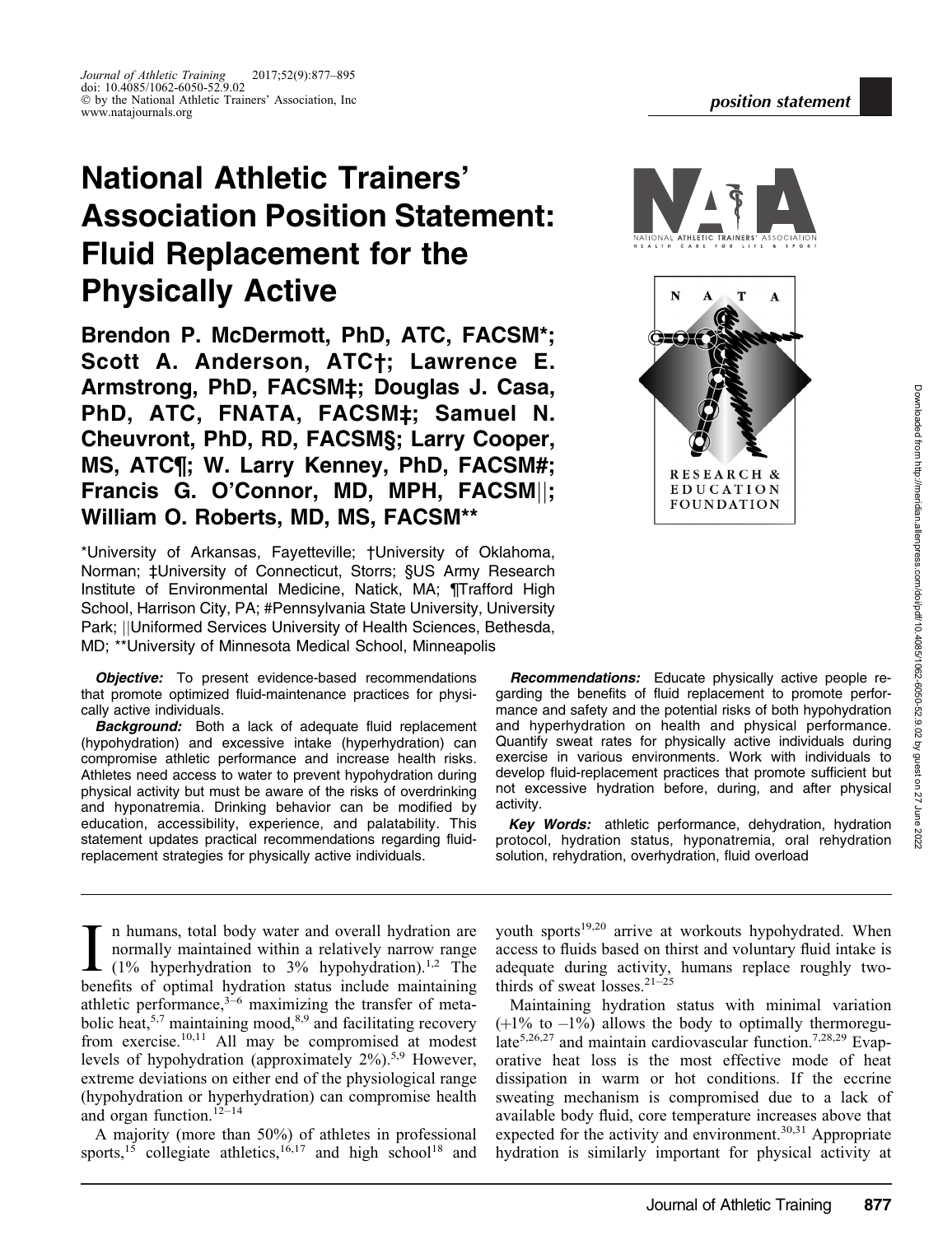altitude, for individuals with chronic disease, and for thermoregulation in cold environments.<sup>32,33</sup>

Conversely, excessive fluid consumption can lead to lifethreatening exercise-associated hyponatremia (EAH), in which extracellular body water enters the cells and causes organ and tissue swelling.34,35 Although EAH is uncommon in team-sport athletes, it has been identified in 10% to 20% of distance athletes after events.<sup>35–38</sup> The condition can be fatal when brain cells swell and brain tissue herniates through the foramen magnum or the brain swelling triggers noncardiogenic pulmonary edema that leads to respiratory failure.<sup>34</sup> It is imperative that individuals remain within or close to the normal range of plasma volume and serum osmolality to prevent substantially low or high body water volumes before, during, and after physical activity and to maintain performance and health.

This position paper is an update to the previous National Athletic Trainers' Association (NATA) position statement on fluid replacement for athletes (published in 2000). It expands the scope of recommendations and updates the topic of fluid replacement based on recent literature regarding hydration in physically active individuals.

#### PURPOSES

This position statement is based on an extensive literature review and includes definitions of normal and abnormal hydration and fluid-balance recommendations to help athletic trainers (ATs) and other health care providers

- 1. Understand that fluid losses and needs are variable and that fluid-balance needs must be individualized for best results.
- 2. Educate physically active individuals on how to maintain their hydration status in order to avoid moderate to severe hypohydration and EAH and promote safety and performance.
- 3. Know the importance of approximating or maintaining euhydration before, during, and after exercise in physically active individuals.
- 4. Develop hydration strategies to follow before, during, and after physical activity.
- 5. Recognize the signs and symptoms of hypohydration and EAH to enable differentiation of hydration concerns from exertional heat illness and also understand diagnostic procedures and point-of-care blood analysis.
- 6. Acknowledge when on-site treatment is appropriate for hypohydrated or hyponatremic patients and when to transfer for evaluation and management at an advanced medical facility.
- 7. Identify unique personal characteristics (eg, age, disease states) and environmental variances (eg, altitude, cold) that may alter the regulation of fluid balance during exercise.

#### DEFINITIONS

#### Euhydration

Euhydration is the state of optimal total body water content as regulated by the brain. Intracellular and extracellular fluid volumes are maintained with minimal physiological adjustment. The body's systems function most efficiently in this state.

## Hyperhydration

Hyperhydration is the state of excessive total body water content with expanded intracellular and extracellular fluid volumes. The body normally excretes the excess fluids.

#### Exercise-Associated Hyponatremia

A potentially fatal condition, EAH is defined as a serum sodium concentration of less than 135 mmol $\cdot$ L<sup>-1</sup> during or within 24 hours of physical activity.<sup>13,34-36</sup> Exerciseassociated hyponatremia is a potential medical emergency that is typically symptomatic at levels below 130 mmol $L^{-1}$ .

#### Dehydration

The process of losing body water is known as dehydration. During exercise, body water is most often lost through sweating. Water loss through urine (eg, diuretic use), respiration, feces (especially with diarrhea), or vomiting can also dehydrate the body.

#### Hypohydration

Hypohydration is a deficit of body water that is caused by acute or chronic dehydration. Hypohydration represents a continuum from both a clinical perspective (mild  $= 1\%$  to 5%, moderate  $=$  5% to 10%, and severe  $=$  >10% body mass deficit) and an athletic perspective (mild to moderate  $= 2\%$ to 5% and severe  $=$  >5% body mass deficit) where mass  $=$ volume. In athletes, a deficit greater than 5% is consistently associated with impaired performance, extreme thirst, headache, and other symptoms; such a fluid deficit is difficult to replace, even with extended recovery time.

#### Drinking ad libitum

Derived from the Latin, drinking ad libitum (ad lib) means ''drinking at one's pleasure.'' This consists of consuming fluids when desired and of the selected or preferred concentration, flavor, consistency, temperature, etc. However, this strategy does not necessarily include the ongoing assessment of thirst.21

#### Drinking to Thirst

Consuming fluids as thirst dictates is called drinking to thirst. Thirst is the psychological sensation of and motivation for seeking fluids to consume. This strategy involves consuming fluids when thirsty and drinking enough to limit the sensation of thirst before and throughout activity.

## EVIDENCE CLASSIFICATION

#### Strength of Recommendation Taxonomy

The recommendations in this statement are supported using the Strength of Recommendation Taxonomy (SORT) system.<sup>37</sup> The letter indicates the consistency and evidencebased strength of the recommendation (A reflects the strongest evidence base). For the practicing clinician, any recommendation with an A grade warrants attention and should be inherent to clinical practice. Less research supports recommendations with grades B and C; these should be discussed by the sports medicine staff. Grade B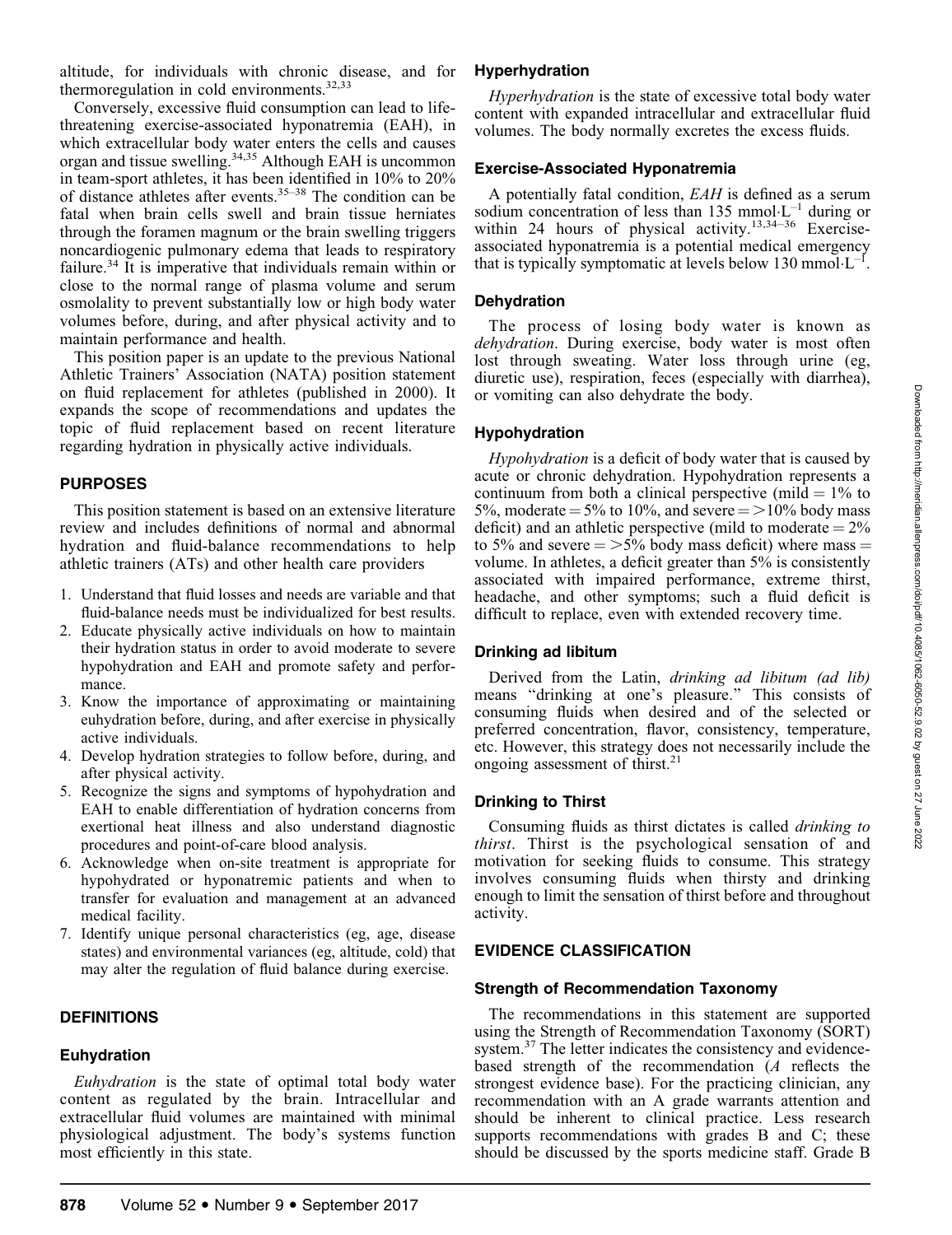#### Table 1. Signs and Symptoms of Hypohydration and Hyponatremia

| <b>Hypohydration (Decreased</b><br>Total Body Water) | Hyponatremia (Low Blood<br>Sodium Concentration)  |
|------------------------------------------------------|---------------------------------------------------|
| Thirst                                               | Altered mental status                             |
| Flushed skin                                         | Muscular twitching or weakness                    |
| Apathy <sup>a</sup>                                  | Apathy <sup>a</sup>                               |
| Dizziness or lightheadedness <sup>a</sup>            | Dizziness or lightheadedness <sup>a</sup>         |
| Nausea, diarrhea, or vomiting <sup>a</sup>           | Nausea or vomiting <sup>a</sup>                   |
| Heat sensations or chills                            | Acting "out of sorts"                             |
| Headache <sup>a</sup>                                | Headache (progressive and<br>severe) <sup>a</sup> |
| Dyspnea (only in severe cases) <sup>a</sup>          | Dyspnea <sup>a</sup>                              |
| Gastrointestinal cramping                            | Swelling of hands, feet, or both                  |
| General discomfort                                   | Mood changes                                      |
| Acute body weight loss                               | Disorientation or confusion                       |
|                                                      | Grand mal seizure or coma                         |
|                                                      | Acute weight gain                                 |

a Signs or symptoms that are common in both conditions, necessitating blood-sodium assessment for differentiation before treatment. Note: A patient can be hypohydrated and hyponatremic at the same time. 35,36,38,50

recommendations are based on inconsistent or limited controlled research outcomes. Grade C recommendations should be considered as expert guidance despite limited research support.<sup>37</sup>

## RECOMMENDATIONS

## Importance of Maintaining Fluid Balance and **Regulation**

1. Among individuals in free-living conditions, habitual fluid intake and urine production are highly variable.<sup>1,20,39–41</sup> Furthermore, sweat rate,<sup>18,42–44</sup> thirst,<sup>21,45–49</sup> and fluid intake<sup>19,20,24,43,50–55</sup> during exercise vary greatly. Therefore, individualized fluid-maintenance recommendations need to be considered for physically active people. Strength of Recommendation (SOR): A

## Importance of Maintaining Euhydration

- 2. Both severe clinical hypohydration and hyperhydration can degrade athletic performance and are potentially fatal.<sup>34-36,38,50,56-58</sup> Early signs and symptoms of these conditions may overlap, including
	- a. Thirst
	- b. General malaise
	- c. Fatigue
	- d. Headache
	- e. Vomiting

Later signs and symptoms of hypohydration (eg, thirst, gastrointestinal cramping, heat sensations or chills) and hyperhydration (eg, extremity swelling, altered mentation, mood changes, seizure) begin to distinguish the 2 conditions, but prompt blood analysis (via point-of-care devices if available) and measurement of body weight can expedite accurate diagnosis (Table 1).<sup>35,36,38,50,58,59</sup> SOR: B

3. Hypohydration leads to increased cardiovascular stress during exercise.<sup>7,28,60</sup> Health care professionals should understand this fact, educate physically active individuals appropriately, and apply strategies to prevent moderate to severe hypohydration. SOR: A

- 4. Thermoregulation is compromised by hypohydration greater than  $1\%,$ <sup>4</sup> and the risk of exertional heat illness increases at moderate to severe levels (greater than 3%).5,27,29,61-<sup>64</sup> This is 1 of myriad factors known to contribute to heat illness.<sup>65</sup> Optimal hydration is a modifiable factor that should be attempted to help prevent the onset of heat illness. SOR: B
- 5. Exercise-associated hyponatremia is caused by excessive consumption of hypotonic fluids (including sports drinks), often combined with reduced renal water clearance, resulting in maintained or increased body weight during exercise lasting 1 hour or more. Physically active individuals should not consume fluid that exceeds their exercise-related body mass losses and should monitor their weight before and after exercise to confirm adherence.13,34,36,66 SOR: A
- 6. Individuals should not gain body mass (or body weight) during exercise (from pre-exercise to postexercise) unless they begin activity with an unavoidable fluid deficit.13,34-36,58,67,68 Hyperhydration confers no physiological or performance advantages and is not recommended, except in specific situations with medical oversight and when factors necessitating hyperhydration before activity (eg, lack of fluid availability during the event, known excessive sweat losses) are present. Furthermore, if hyperhydration reduces blood sodium concentrations, it can lead to EAH. SOR: A
- 7. Euhydration  $(+1 \text{ to } -1\%$  compared with baseline values) aids thermoregulatory control<sup>5,7,27,28,30,60–63,69–71</sup> and helps prevent symptoms of heat illness.<sup>63,72</sup> Athletic trainers should promote euhydration in this range before exercise and a body mass loss of less than 2% at the end of exercise. SOR: A
- 8. Physically active individuals should maintain euhydration  $(+1\%$  to  $-1\%)$  for optimal exercise performance.<sup>3</sup>-6,62,64,73-<sup>77</sup> SOR: B

# Fluid Replacement

- 9. Preseason or pre-event education to optimize fluid balance in athletes should be directed at athletes, administrators, coaches, and event directors and should include the following<sup>17,35,38,56,78,79</sup>:
	- a. The consequences of dehydration or fluid overload.
	- b. Hydration-monitoring strategies.
	- c. How to use reliable and valid measures of pre-exercise and postexercise body mass measurements to assess fluid status.
	- d. How to schedule activities and modify the rules of play to optimize hydration and improve safety.
	- e. Environmental influences on fluid requirements. SOR: C
- 10. Athletic trainers should educate physically active people, the parents of physically active children, and coaches about sweat rate, sweat-rate calculation, and how to develop an individualized hydration plan.<sup>19,20,78,79</sup> SOR: B
- 11. Athletic trainers or other health care providers should help establish individualized hydration plans for physically active people (including those involved in team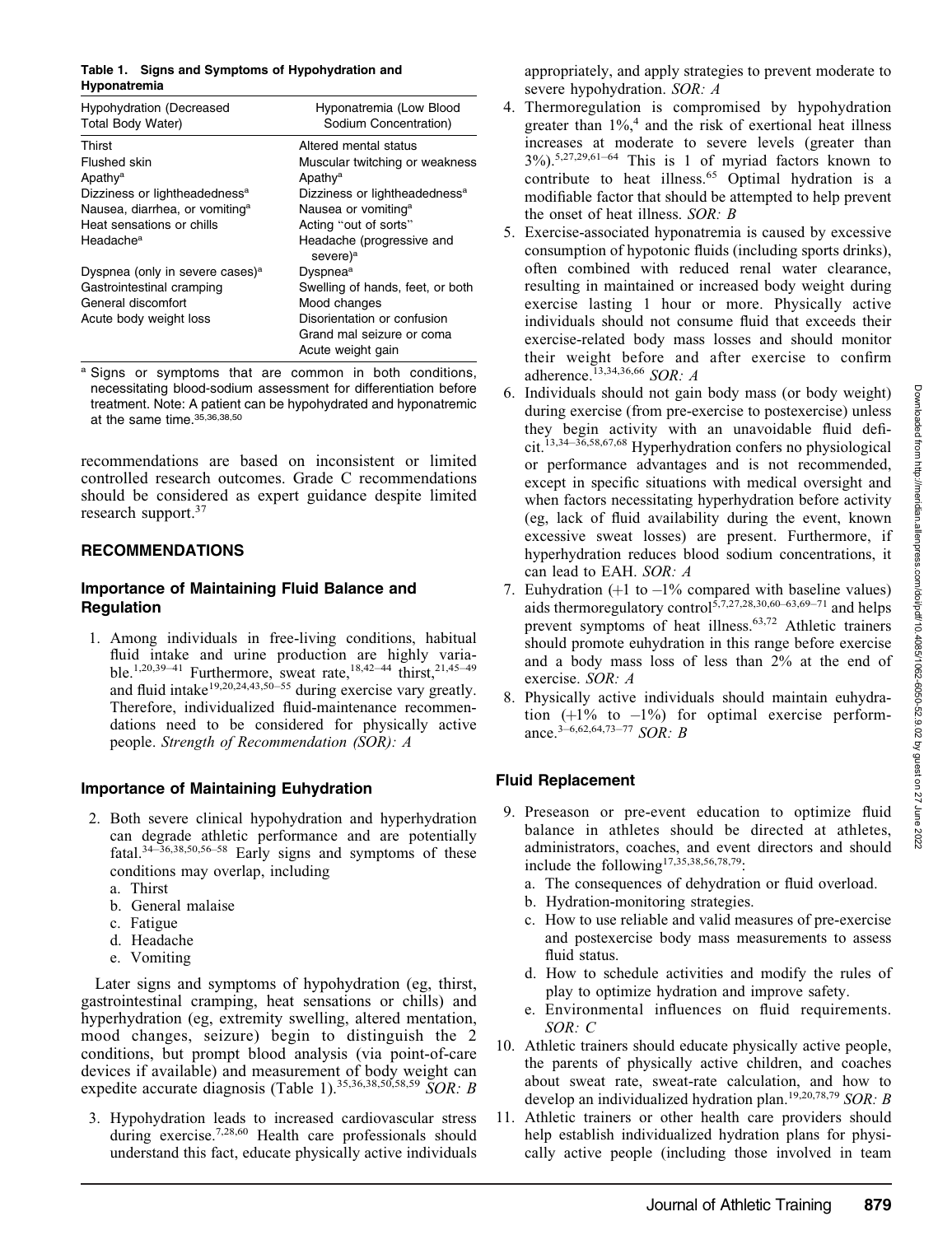sports). The plans should include rehydration strategies that consider sweat rate, environment, acclimatization state, body size, exercise duration, exercise intensity, and individual fluid preferences and tolerance.<sup>19,20,79</sup> SOR: B

- 12. Gastric emptying (ie, how quickly fluids exit the stomach) is independently altered by fluid volume, osmolality, pH, carbohydrate type and concentration (if present in the fluid), exercise intensity, environmental stresses, fluid temperature, and the extent of hypohydration. Each of these variables should be considered when an individual hydration strategy is developed.<sup>78,80-84</sup> SOR: B
- 13. Heat acclimatization affects the fluid and electrolyte requirements of physically active people. Sweat losses increase and sweat-electrolyte concentrations decrease with heat acclimatization.<sup>85-89</sup> Electrolyte losses may increase or decrease depending on the relative magnitude of each of these factors. Heat acclimatization should be a factor in developing individualized fluid-replacement plans. SOR: A
- 14. Water or other palatable fluids should be easily accessible before, during, and after activity.<sup>51,90</sup> Athletes often prefer cool, flavored beverages; these should be available, when possible, to promote rehydration.<sup>51,91,92</sup> SOR: B
- 15. Physically active individuals should refuel (ie, eat and drink) within 2 hours of physical activity to replace fluid, electrolytes, carbohydrates, and protein.<sup>11,93–106</sup> SOR: B
- 16. Athletic trainers should develop policies that use environmental-condition guidelines to determine workrest ratios and provide water breaks. They should communicate with coaches and administrators to implement appropriate policies.<sup>107-110</sup> SOR: B

## Beverage Additives

- 17. The athlete's diet and rehydration beverages should include sufficient sodium (enough to replace losses but not an excessive amount) to prevent or resolve imbalances that may occur as a result of sweat and urine losses.<sup>10,19,93,111</sup> SOR: B
- 18. Pre-exercise sodium ingestion can expand vascular fluid volumes.100,112 Ingesting sodium during activity delays blood sodium decreases in some people<sup>87,88,113</sup> but has a limited preventive effect in others.35,58,114,115 Sodium supplementation before and during exercise should be individualized based on specific losses and needs and should be practiced. SOR: B
- 19. Caffeine may increase short-term urine production at rest but does not induce diuresis during exercise.<sup>116-118</sup> Athletic trainers should not discourage mild or moderate (approximately 3 mg/kg: more than a cup of coffee for a 70-kg individual) caffeine consumption before and every 30 minutes during exercise on the basis of diuretic effects.<sup>116-121</sup> SOR: A
- 20. Hyperhydration using glycerol is not recommended for athletes due to potential negative side effects (eg, headache, lightheadedness, nausea) and insufficient evidence of performance benefit.<sup>122-127</sup> SOR: B
- 21. Beverages with  $\leq 4\%$  alcohol content do not dehydrate active people.128,129 However, beverages with greater alcohol content facilitate excessive diuresis and should be discouraged for fluid replacement. SOR: B

## Hydration Assessment

- 22. Calculating body mass change is a quick and effective way for the AT and other health care providers to track hydration status over the course of 24 hours.<sup>130,131</sup> This measure is valid only when compared with at least 3 consecutive days of euhydrated baseline average mass.<sup>132</sup>-<sup>134</sup> Body mass changes are also useful for assessing hydration status between practices on days with multiple workouts and can help educate athletes regarding individual fluid needs. Body mass should be used as an objective hydration measure by physically active individuals and clinicians to ensure maintenance of hydration status. SOR: B
- 23. Assessment of the first morning urine void increases the validity of hydration-status measurement.<sup>39,135-140</sup> Health care professionals should test the first morning urine for urine specific gravity (USG), when feasible, to evaluate hydration status. Spot urine samples at other times of the day can be confounded by fluid intake, exercise, and food intake and may not be accurate indicators of hydration status.<sup>137</sup> SOR: B
- 24. Personal cues are important for individuals to gauge their hydration status. Thirst sensation, void frequency, and urine color are valuable indicators over the course of a day or between days for obtaining a relative hydration assessment.45,141 These factors should be addressed in hydration education and regarded as personal reminders for individuals in their daily hydration maintenance. SOR: C

## Unique Situations

- 25. At events (eg, road races, tournaments) that carry the potential for athletes to develop hypohydration and EAH during and after competition, appropriate personnel should educate participants and staff in advance regarding fluid balance.<sup>142–145</sup> SOR: B
- 26. If moderate (2% to 5%) or severe (greater than 5%) hypohydration is identified, oral fluids should be administered. Only if oral fluids are not tolerated or fluid losses are ongoing (from vomiting or diarrhea) should intravenous (IV) fluids be administered by an appropriately trained and licensed medical professional. In the absence of a diagnosis beyond hypohydration, preventive IV fluids are not recommended. Administration of IV fluids for same-day return to play should be supervised by a licensed medical professional on-site who is responsible for patient health and safety.<sup>2,146,147</sup> SOR: B
- 27. Hypohydration and EAH are risk factors for exertional rhabdomyolysis during physical activity and both can increase its severity.67,68,148 Athletic trainers should facilitate appropriate education and fluid availability (eg, adequate but not excessive) to help athletes maintain euhydration during physical activity. SOR: C
- 28. Hypohydration is a known predisposing factor for exertional sickling in those with sickle cell trait or disease.<sup>59</sup> Targeted education and hydration monitoring are warranted for an athlete known to have sickle cell trait or disease.<sup>149–151</sup> SOR: B
- 29. When determining an athlete's weight-class eligibility, hydration status should be assessed using a valid measure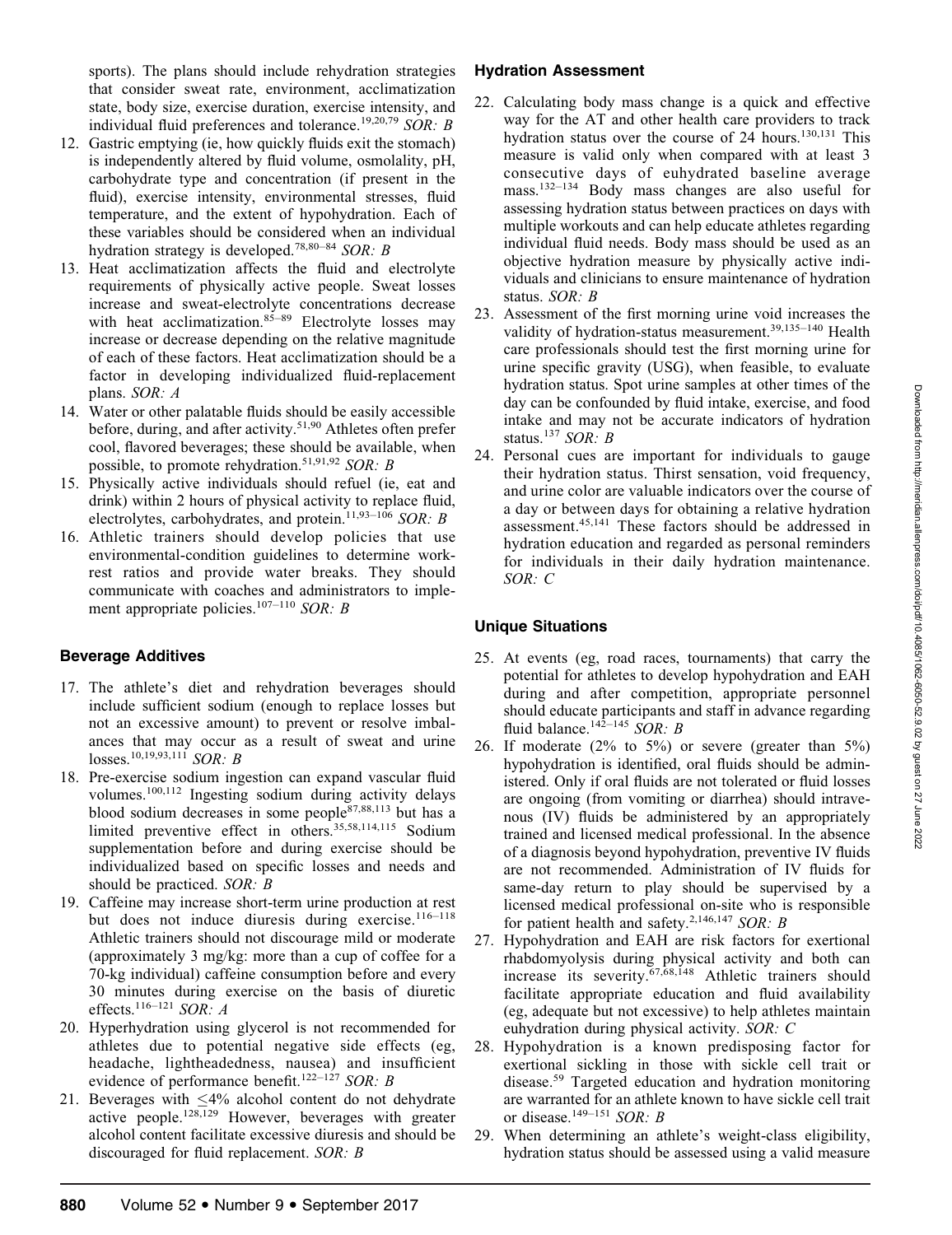of hydration status (eg, first voided urine osmolality or refractometer USG).<sup>90,152–155</sup> SOR: B

- 30. Whole-body sweat losses in children are less than in adults, and children require different rehydration plans than adults.24,55,156-<sup>158</sup> Hydration education is important for youth and adolescent athletes.<sup>19,20,79</sup> Athletic trainers should facilitate proper education based on individual needs. SOR: B
- 31. Beyond age 50 years, a person's thirst sensitivity decreases with hypohydration and urine-concentrating ability decreases.<sup>159</sup> Extra consideration for hydration should be directed toward these populations during physical activity.<sup>24,159,160</sup> SOR: A

## LITERATURE REVIEW

#### Fluid Balance and Regulation

The human body maintains total body water within a narrow range to preserve homeostasis. Individual fluid consumption varies from person to person at rest and before, during, and after exercise.<sup>1,39,40,161</sup> Athletic trainers should promote fluid-balance habits that contribute to overall health and the reduction of injury and illness.

Water is a major component of the human body, accounting for approximately 73% of lean body mass in young adults.162 Body water is distributed within cells (intracellular fluid), between cells (interstitial fluid), and in plasma (intravascular fluid). At rest, approximately 40% of the total body mass is intracellular fluid, 15% is interstitial fluid, and  $5\%$  is intravascular fluid.<sup>163</sup> Water movement between compartments is due to hydrostatic, osmotic (sodium and potassium), and oncotic (protein) pressures. Sweat is hypotonic relative to body water, so elevated extracellular tonicity results in water movement from the intracellular to extracellular (interstitial and intravascular) spaces. As a consequence, all water compartments can dehydrate with sweating, contributing to a total body-water deficit and hypohydration.<sup>164,165</sup> The resulting hypovolemic hyperosmolality is thought to precipitate many of the physiological consequences associated with hypohydration.

#### Importance of Maintaining Euhydration

Physiological Implications of Hypohydration. All physiological systems in the human body are influenced by hypohydration. The degree of hypohydration dictates the extent of systemic compromise. Isolating the physiological changes that contribute to systemic compromise is difficult, as an alteration in 1 system (eg, cardiovascular) influences the function of other systems (eg, thermoregulatory, muscular). In terms of thermoregulation, the body balances metabolic heat production and exogenous heat accumulation by transporting heat via the vascular system to the body surface and dissipating it via conduction, convection, evaporation, and radiation at the skin. The relative contribution of each heat-transfer mechanism depends on the environmental conditions and exercise intensity.<sup>166-170</sup> Evaporation is the predominant heat-loss mechanism during exercise in warm conditions.167,171 The sweating response is therefore critical to maintaining body temperature during exercise in the heat. If water loss via sweating occurs at a greater rate than fluid consumption,

dehydration ensues, affecting both sweating and heat transport from working muscles.

During exercise, the body preferentially directs intravascular fluids to (1) the brain for nutrition and oxygen delivery, (2) the heart and lungs for blood circulation and gas exchange, (3) the peripheral sweat glands and blood vessels for thermoregulation, and (4) the working muscles for nutrition and oxygen delivery.<sup>7,30,61,71</sup> More than 2% hypohydration causes a decrease in sweat rate and sweating onset.<sup>64</sup> Severe hypohydration (greater than 5%) threatens the ability to maintain normal body temperature, exercise intensity, and vital organ function. A potential consequence of hypohydration is a generally linear increase in core temperature during physical activity, with core temperature rising approximately  $0.15^{\circ}$ C to  $0.20^{\circ}$ C for every 1% of body weight lost (due to sweating) during activity.<sup>5,28,64</sup>

When a hypohydrated individual exercises, the added thermal strain is due to both impaired skin blood flow<sup>64,71,172</sup> and altered sweating responses.<sup>28,31,61</sup> These thermoregulatory changes may negate the physiological advantages resulting from increased fitness and heat acclimatization, both of which increase plasma volume. When combined with exercise, hypohydration decreases the sweating response, increases body temperature, and raises the overall risk of heat illness. $63,72$ 

Thermal strain increases cardiovascular stress, which is characterized by decreased stroke volume, increased heart rate, increased systemic vascular resistance, and, as strain progresses, decreased cardiac output.7,26,28,61,64 Similar to body temperature changes, the magnitude of cardiovascular alterations is proportional to the degree of hypohydration.7 For example, heart rate increases 3 to 5 beats per minute for every  $1\%$  decrease in body mass.<sup>60,69</sup> The stroke-volume reduction seen with hypohydration appears to be due to reduced central venous pressure, resulting from reduced blood volume.<sup>7,28,30,64,71</sup> Both hypovolemia and hypertonicity have been suggested as mechanisms for the altered thermoregulatory and cardiovascular responses during dehydration.

Additionally, hypohydration reduces heat tolerance and the time to exhaustion during exercise; the latter also occurs at lower core temperatures.<sup>29</sup> Furthermore, hypohydration is an etiologic factor in the onset of heat exhaustion and exertional heat stroke due to impairments in thermoregulation and cardiovascular compromise.<sup>65</sup> Hypohydration contributes to many conditions (eg, heat illness, cardiac dysfunction) that reduce exercise performance and safety; however, euhydration does not confer immunity to these conditions. An in-depth review of heat illness during physical activity is presented in the NATA position statement on exertional heat illnesses.<sup>65</sup>

Exercise-Associated Muscle Cramping. Hypohydration has been hypothesized to contribute to the onset of exercise-associated muscle cramps (EAMCs) via contracted extracellular fluid.<sup>65</sup> Long considered a hydration-related concern,<sup>173</sup> EAMCs have now also been linked to other causes. $174-177$  The 2014 death of a football player who drank approximately 4 gallons of water and sports drinks to relieve cramping<sup>178</sup> demonstrates that replacement strategies for athletes should be strictly supervised and limited to replacement of actual losses. Education for athletes and coaches must emphasize the lifethreatening risks of EAH. A more in-depth discussion of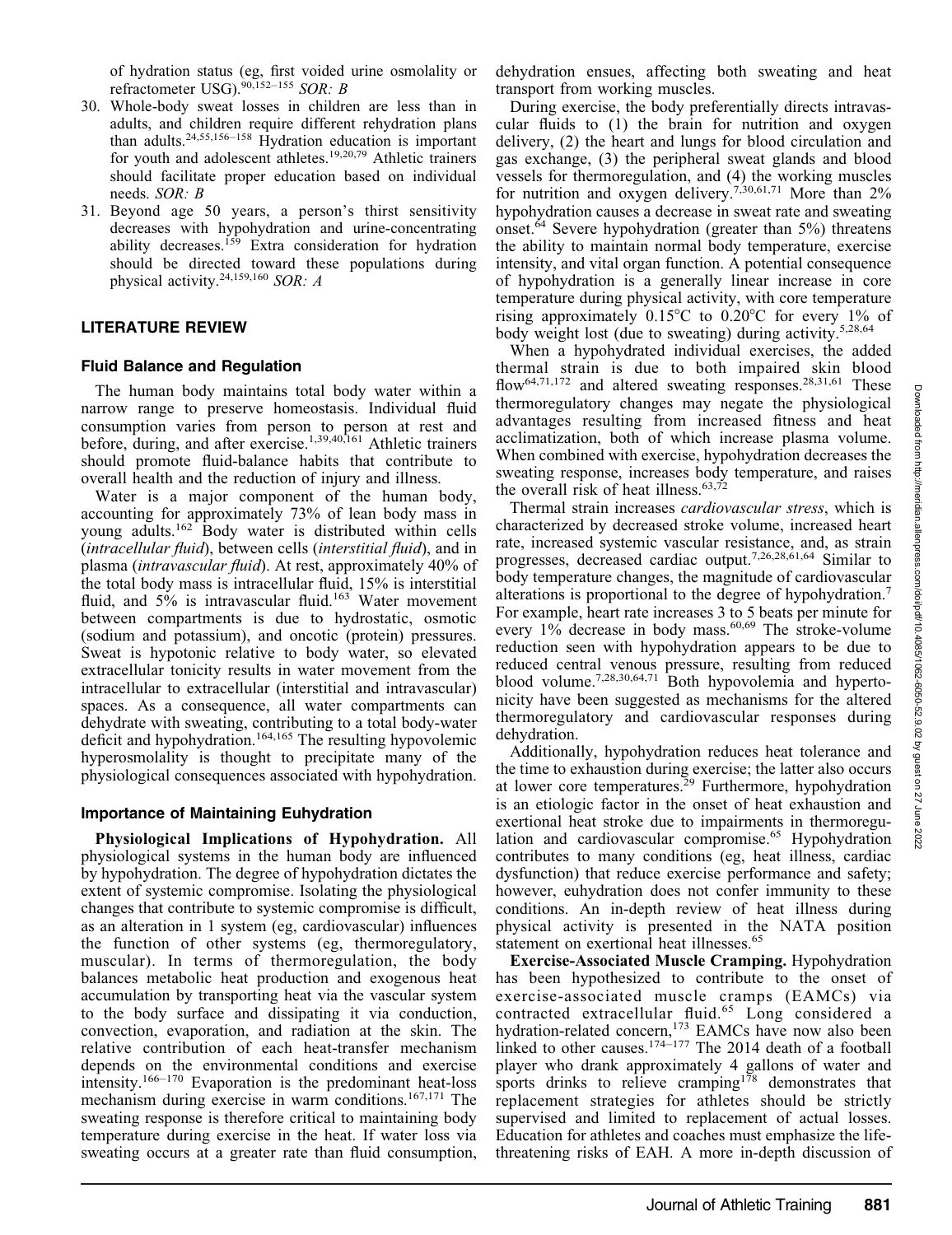EAMCs can be found in the NATA position statement on exertional heat illnesses.<sup>65</sup>

Physiological Implications of Hyperhydration. If not promptly recognized and appropriately treated, EAH is potentially fatal via cerebral or noncardiogenic pulmonary edema. This condition had been thought to be limited to endurance activities, such as marathons and the Ironman triathlon, $\frac{7}{1}$  but the deaths of 2 high school football players during the  $2014$  season<sup>178</sup> emphasize the need for a better understanding of this condition beyond the scope of endurance medicine.

Although EAH occurs in 10% to 20% of sampled marathon finishers, clinically significant cases are relatively uncommon.38,56,58,145 Significantly low serum sodium levels are identified more often in women than in men and after activity that exceeds 4 hours in duration.38,56 When physically active individuals adequately replace sodium losses and do not consume excess fluids, EAH is prevented. Exercise-associated hyponatremia typically results from ingesting water or hypotonic beverages (including sports drinks) beyond sweat losses.<sup>13,34,35</sup> Often, renal water clearance is inadequate due to inappropriate arginine vasopressin release after exercise.<sup>179</sup> Two common, often additive scenarios are (1) ingesting water or hypotonic beverages (including sports drinks) beyond sweat losses, resulting in weight gain during exercise associated with inadequate renal water clearance,<sup>179</sup> and (2) large sweat sodium and water losses that are not adequately replaced or that are replaced with hypotonic fluids.<sup>34</sup> Exercise-associated hyponatremia likely occurs on a continuum between these opposite mechanisms.

Sweat sodium losses are generally low in heat-acclimatized athletes and probably do not play a large role in EAH except in activities lasting a very long duration.<sup>36</sup> Ultimately, the extracellular fluid space has a decreased solute concentration compared with the intracellular fluid space, and water flows into the cells to equalize solute concentrations across cell membranes, producing intracellular swelling. This, in turn, leads to physiological dysfunction at the cell, tissue, and organ-system levels, with most clinical signs reflecting intracranial pressure changes and reduced oxygen exchange in the lungs. Death from EAH is usually due to herniation of the brainstem.

Signs and symptoms of EAH normally present at serum solium levels  $\lt 130$  mmol $L^{-1}$  (range = 109–131) mmol $\cdot$ L<sup>-1</sup>)<sup>115</sup> and include milder early indications such as lightheadedness, dizziness, nausea, puffiness of the extremities or face, muscle cramps that do not resolve with the usual care, and body weight gain from baseline. Severe later indications include altered mental status, which may consist of disorientation, confusion, agitation, delirium, or feelings of ''impending doom''; obtundation; phantom running; seizures; coma; signs of herniation, such as decorticate posturing and mydriasis; and signs of noncardiogenic pulmonary edema, such as dyspnea and frothy sputum. $35,38,56,58$ 

Successful treatment of EAH associated with encephalopathy involves rapid sodium replacement in sufficient amounts via hypertonic (3% or greater) saline IV infusion to increase sodium concentration in the intravascular space, which draws water from the intracellular space. For mild cases of EAH, the patient should either be observed while fluids are withheld until he or she begins to urinate or should ingest oral hypertonic fluids or salty foods to shift water into the gut. Hypovolemic hyponatremic clinical presentations are rare but have been detected in athletes participating in endurance events.<sup>36,38</sup> In the absence of encephalopathy, these athletes may be cautiously rehydrated with normal saline, but their serum sodium levels should be checked between liters of fluid. If encephalopathy is present, treatment with IV hypertonic saline should be initiated as described earlier.

Performance Implications of Hydration During Exercise. Scientific debate continues with respect to the apparently discordant outcomes between field-based and laboratory studies of the effects of hypohydration on exercise performance. Many laboratory studies have demonstrated a consistent association between hypohydration and decreased exercise performance.<sup>180,181</sup> However, when the same variables were monitored in some uncontrolled field studies, the data seemed to conflict.<sup>182–185</sup> When confounding variables were controlled in field studies, thermoregulation was markedly compromised, cardiovascular strain increased, and exercise performance decreased with increased levels of hypohydration.<sup>4,5</sup> When physical activity takes place on a field, the concepts that govern human physiological regulation of homeostasis remain valid and cannot be ignored.

**Endurance Performance.** In studies of prolonged aerobic activity, performance was consistently reduced when hypohydration met or exceeded 2% body mass loss.<sup>3</sup>-5,62,74,98,181,186 Physiologically, a decrease in the available body fluid limits how much vascular volume is available for the delivery of nutrients and oxygen to working muscles and the central nervous and cardiovascular systems.<sup>26,187</sup> When fluids are limited during physical activity, symptoms of dehydration and decreases in performance become more apparent.

Abundant research<sup>4,5,19,62,70,74</sup> has documented aerobic performance decrements with hypohydration. Contradictory findings generally involved marginal levels (less than 2%) of hypohydration or a lack of exercise-intensity measures.23,75,188 Reductions in total body water decrease stroke volume and peripheral sweat gland perfusion.<sup>61</sup> Therefore, in temperate and hot environments, performance is decreased when hypohydration is greater than 2% body mass.<sup>181</sup> It has been demonstrated, however, that in cool environments<sup>74</sup> or when thirst is mitigated,<sup>23</sup> aerobic performance can be maintained. Yet consuming fluids according to thirst alone does not maximize performance.<sup>189</sup> At rest, increased thirst occurs when body mass losses approach 2%.48,50 During exercise, thirst signals at similar water-loss thresholds appear to be absent or ignored; this is referred to as voluntary dehydration.<sup>47</sup> Furthermore, despite decreased performance with hypohydration, hyperhydration provides no performance benefits during endurance activity and increases the risk of EAH.<sup>64,190-192</sup>

Anaerobic Performance. Strength and power are important in some team and individual sports. The multifactorial nature of these tasks makes it difficult to isolate the effects of hydration on performance. Still, when data are combined, decrements in strength, power, and anaerobic endurance are consistently apparent in athletes who are more than 2% hypohydrated.<sup>76,193</sup> Most studies<sup>193,194</sup> that have addressed the influence of hypohydration on muscle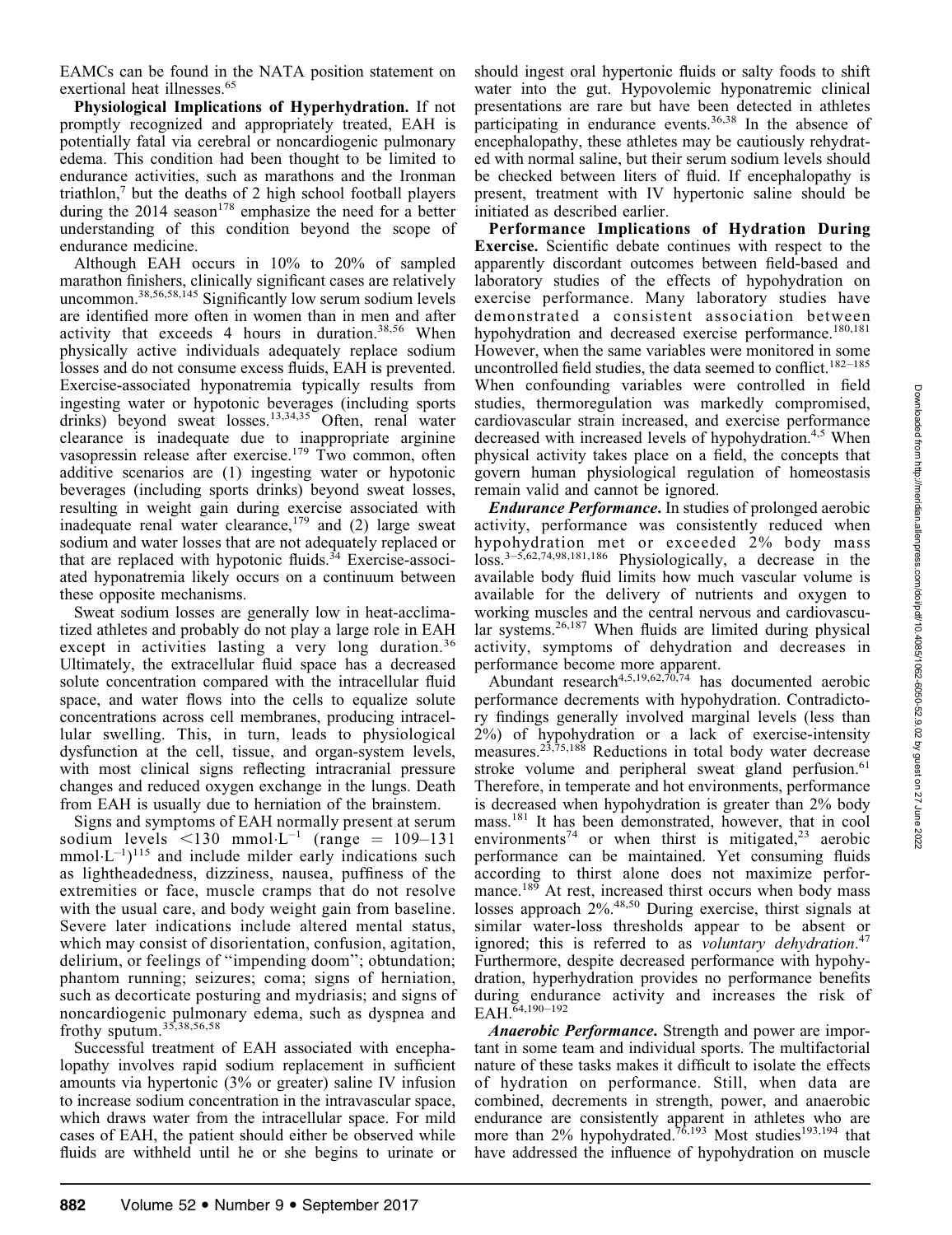#### Table 2. Sweat-Rate Equation<sup>a</sup>

| Sweat loss $(L) = Body$ mass before exercise $(kq) - Body$ mass after |
|-----------------------------------------------------------------------|
| exercise (kg) $+$ (Volume of fluid consumed during exercise [L]) $-$  |
| (Urine volume, if any [L])                                            |
| Sweat rate $(L/h)$ = Sweat loss $(L)$ / Exercise duration (h)         |

<sup>a</sup> If body mass is assessed in kilograms and fluid consumed in liters, the sweat rate  $= L/h$ .

function showed that a fluid deficit of 3% to 4% elicited a performance decrement. Anaerobic performance research related to hydration status is highly varied (eg, dehydrating protocol, performance outcome, recovery timing),  $^{76}$  which makes it challenging to decipher the true mechanisms or specific levels of hypohydration that cause decrements. However, the data consistently support the likelihood that euhydration improves anaerobic performance.

Cognitive Performance. Specific and rapid information processing is necessary for quick and accurate decisions and is fundamental to many sport and military activities. Several investigations<sup>8,9,195-198</sup> demonstrated that a modest level of hypohydration (greater than 1%) compromised cognitive function, including task performance, reaction time, short-term memory, and mood state. Yet most impairments seem clinically negligible, and others contended that the effect of hypohydration on cognitive function was limited.181,195,199,200 At similar hypohydration levels, women seemed to demonstrate fewer consistent cognitive impairments but more mood-state decrements than men.8,9,139 Furthermore, heat exposure may induce a more profound negative effect of hypohydration on mood state in both men and women.<sup>195,198,199</sup>

## Fluid Replacement

Hydration safety for physically active individuals can be influenced by body fluid status, but significant variability exists in factors such as habitual daily water intake, $1,40$ sweat rate, $32,53,201$  and gastrointestinal tolerance of consuming a large fluid volume during exercise,<sup>202</sup> which makes universal recommendations impossible. Ideally, individual sweat-rate assessments should be performed several times under realistic environmental conditions and at varying exercise intensities while wearing standard clothing and equipment specific to the sport (Table 2). Calculating an athlete's sweat rate facilitates individual education and an understanding of hydration status and fluid loss during activity that can be easily translated into an individualized fluid-replacement plan.<sup>19,20</sup>

With high-performance athletes, restricting dehydration to no more than 2% body mass loss helps to maintain the physiological, perceptual, and safety aspects of their exercise while aiding in exercise recovery and subsequent training sessions. Rehydration plans often need to be altered during activity, and this is an important educational component of hydration. Ideally, exercise-related body fluid losses should be replaced within a short time frame, and dietary intake should replace body fuels used during exercise. Postexercise body mass losses generally require replacement with 100% to 150% of calculated fluid losses due to fluid bolus-initiated diuresis, particularly when fluid recovery time is limited (ie, less than 4 hours).<sup>203</sup> When recovery time is extended to more than 12 hours, balance is achieved with ad libitum food and fluid consumption.

Most individuals can avoid fluid-balance problems by drinking when thirsty during and after exercise and eating a healthy diet. In healthy individuals, the thirst mechanism is governed by a combination of serum osmolality and intravascular pressure as the body defends blood pressure and volume. Thirst typically increases at about 2% hypohydration<sup>50</sup> and markedly decreases when rehydration restores this level. The 2% hypohydration threshold has little effect on overall exercise performance in recreational athletes and reduces the risk of EAH due to the overconsumption of fluids.

One anecdotal strategy used by many distance athletes in an attempt to retain fluid or prevent hyponatremia is sodium tablets.<sup>204</sup> Little evidence supports this practice for either hyperhydration before activity<sup>205</sup> or fluid retention during activity.<sup>204</sup> Furthermore, adverse events associated with this practice during activity are unknown.36

Competitive and recreational athletes who have chronic medical conditions should consult their personal physicians regarding hydration recommendations and strategies to avoid exacerbating their conditions.

Sweat-Rate Variability. Recommendations for people participating in physical activity must be individualized. For example, sweat rate can vary according to body size, environmental conditions, exercise intensity, acclimatization status, and other factors.<sup>206</sup> Reliable estimates of sweat losses based on some of these variables exist<sup>32</sup>; however, they are not valid for every person and should only be used as an estimate when specific calculations cannot be conducted. Individual recommendations on fluid replacement should be based on individual data and not population estimates. In addition, competition goals and experience must be factored into fluid-intake decision planning. A 50 year-old participating in her first marathon who has a 0.4 L/h sweat rate and a goal of finishing in 6 hours should not receive the same hydration plan as a 28-year-old elite male distance runner with a sweat rate greater than 2 L/h who is attempting a 2.25-hour finish time in the same event.

Robust individual variability exists in exercise-related fluid losses and the effect of hydration status on both performance and well-being. Sweat rates for adults  $($ >18 years old) during exercise can range from 0.5 to 4.0  $L/h$ ,  $32,43,53,201,207,208$  and measured sodium losses during exercise range between 0.2 and 7.3  $g/h$ .<sup>34,209-212</sup> Sweat sodium concentrations, for example, range from 10 to 100 mEq/L, and these large variations require individual replacement strategies. For athletes who have had hydration complications (hypohydration or EAH) requiring medical attention, formal assessment of sweat rate and sweatelectrolyte concentrations may be necessary to determine a safe individual replacement strategy.<sup>78</sup>

Fluid Intake Exclusive to Exercise. In terms of fluids, on average, free-living individuals habitually consume just over 2 L/d, with the typical range between 0.5 L/d and 4.0  $L/d$ .<sup>1,42</sup> Despite large individual variations in fluid intake as well as body water volume and hydration status, biomarkers in the blood remain in a relatively tight range due to the wide normal range of urine-concentrating capacity.<sup>39,40,213</sup> Exercise combined with individual variability in daily fluid needs makes normal fluid intake ranges difficult to establish in athletes.<sup>1,40</sup>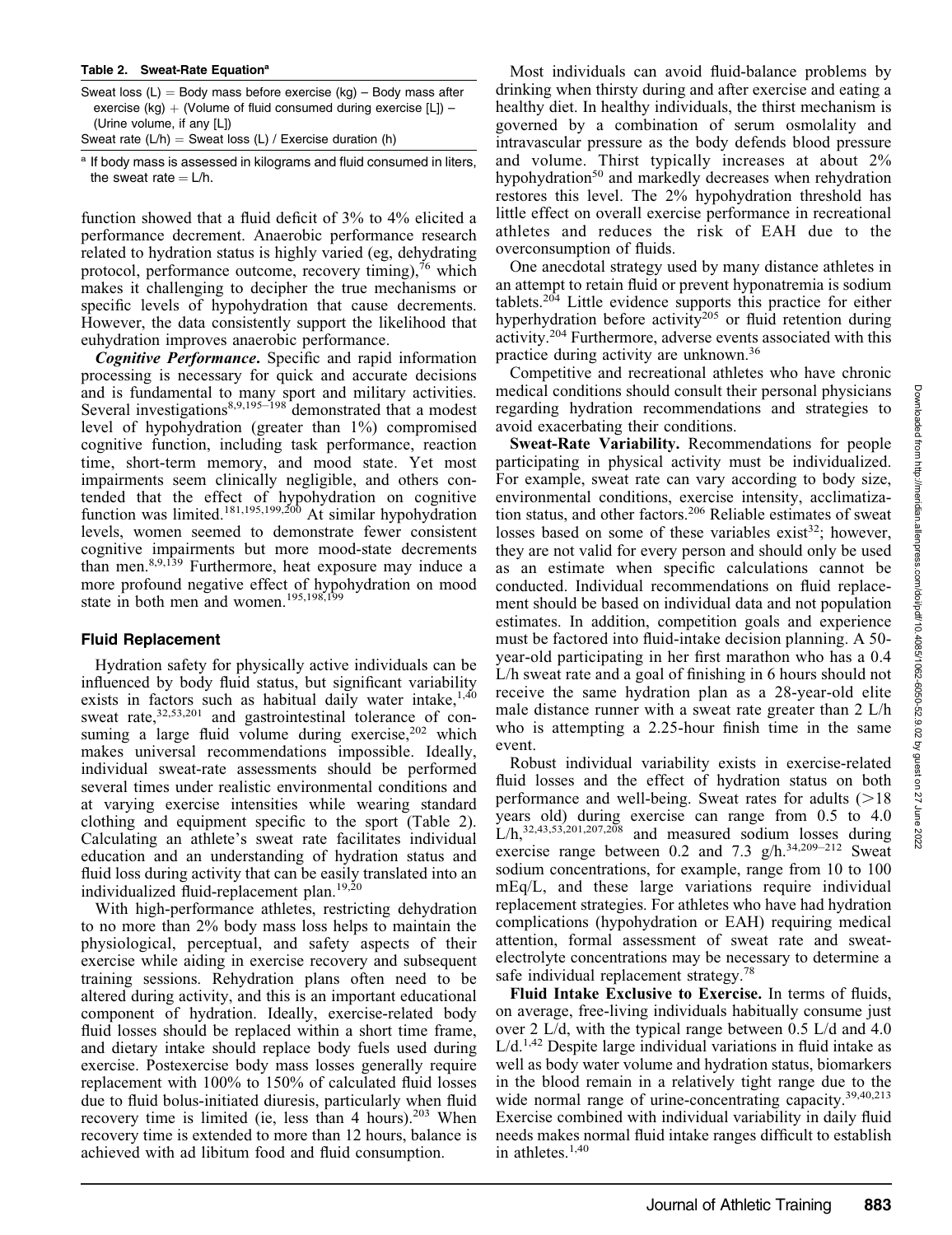Factors Influencing Rehydration. The degree of environmental heat stress is determined by temperature, relative humidity, wind speed, and radiant energy load, which induce physiological changes that affect rehydration recommendations. Voluntary fluid intake increases substantially when ambient temperature rises above  $25^{\circ}$ C; however, the rehydration stimulus may be partially psychological.<sup>47-49</sup> Individual differences in learned behavior also play a role in the rehydration process. An athlete who knows from experience that rehydrating enhances subsequent performance is more apt to consume fluid before significant dehydration occurs, so appropriate education of athletes is essential to success.79,214

The physical characteristics of a rehydration beverage can dramatically influence fluid replacement. Salinity, color, sweetness, temperature, flavor, carbonation, and viscosity all affect how much an individual drinks.<sup>51,91,140</sup> Individuals exercising in the heat will voluntarily ingest more fluid if it is chilled.<sup>51,140</sup> Because people ingest most of their daily fluids with meals, access to ample fluids during meals and adequate time to eat and drink will improve rehydration.101,215

Hydration Before Exercise. The goal of an individual hydration strategy is to maximize safety and performance during exercise. It is important to begin an exercise bout euhydrated. To ensure euhydration before activity, an athlete should be mindful of individual cues, such as thirst, body weight, urine color, and voiding frequency. Individual variability exists in each of these cues, but all can provide useful information regarding hydration levels.40,41,130,141,210,216 Competitive athletes may benefit from subtle hyperhydration (less than 2%) before exercise to avoid more than a 2% body mass deficit during activity.<sup>208</sup> However, this recommendation should be pursued under medical oversight and is advised only for athletes in competitions and endurance events, when access to fluids is restricted due to remote locations, or sports in which fluid is not readily available (eg, soccer, trail races). Recreational athletes should not need to consume extra fluids before activity but should begin exercise euhydrated.

Rehydration During Exercise. During exercise, the goal for the physically active is to maintain hydration and not allow more than a 2% body mass loss.4,5,27,217 The suggested ideal strategy for exercise performance advises limiting body mass losses to less than 2% throughout activity but not gaining weight during exercise. $36,66$  To maintain euhydration during activity, an athlete should consume enough fluid to approximate personal sweat volume losses and avoid both excessive body fluid losses and overconsumption of fluids.<sup>66,79</sup> A sample strategy for calculating sweat loss and fluid replacement is outlined in Table 3.

Thirst may be delayed, so for competitive athletes striving to maximize performance, using a ''drink when thirsty'' strategy may compromise performance. <sup>4</sup> Therefore, every individual should know his or her personal sweat rate and develop a hydration strategy based on individual needs.19,20,66,78,79 An appropriate strategy promotes effective training and competition while maximizing safety. However, a hydration plan may require short-term revisions during competition based on unanticipated factors (eg,

| Table 3. Sample Sweat-Rate Calculations |                                                             |                                                    |                                                            |                                                                        |
|-----------------------------------------|-------------------------------------------------------------|----------------------------------------------------|------------------------------------------------------------|------------------------------------------------------------------------|
| Modifying Factor                        | Individual A (Recreational Tennis<br>Player, Female, 85 kg) | Individual B (Recreational<br>Runner, Male, 80 kg) | Individual C (Collegiate Football<br>Player, Male, 120 kg) | Individual D (Collegiate Soccer Player,<br>Female, 60 kg)              |
| Wet-bulb globe temperature,<br>°C (°F)  | 25 (77)                                                     | 22 (71.6)                                          | 29 (84.2)                                                  | 28.3 (83)                                                              |
| Acclimatized to heat?                   | Yes                                                         | ž                                                  | Yes                                                        | Yes                                                                    |
| Exercise mode                           | 1.5h                                                        | 10-km Race (0.75 h)                                | 2.5-h Practice                                             | Soccer game (1.5 h)                                                    |
| Exercise intensity                      | Viild/moderate (50%)                                        | Maximal                                            | Intermittent maximal                                       | Intermittent maximal                                                   |
| Hydration status before activity        | 1% Hyperhydrated (85.9 kg)                                  | Euhydrated                                         | Euhydrated                                                 | Euhydrated                                                             |
| Available breaks                        | When feasible                                               | Every mile (1.6 km)                                | Consistent breaks                                          | Half-time (athletic administrators should                              |
|                                         |                                                             |                                                    |                                                            | consider fluid breaks based on                                         |
|                                         |                                                             |                                                    |                                                            | environmental factors)                                                 |
| Postexercise hydration status           | $-1.5%$ Body mass $(1.3$ kg)                                | $-1\%$ Body mass $(0.8$ kg)                        | $-5%$ Body mass $(6.0 \text{ kg})$                         | $-2.5%$ Body mass (1.5 kg)                                             |
| Fluid consumed                          | $\frac{1}{8}$                                               | 0.4 L during race                                  | 2 L during breaks                                          | 0.5 L at half-time                                                     |
| Sweat rate                              | $1.3$ kg + 0.8 L/1.5 h = 1.4 L/h                            | $0.8$ kg + 0.4 L/0.75 h =<br>1.6 L/h               | $6.0$ kg + 2.0 L/2.5 h = 3.2 L/h                           | $1.5$ kg + 0.5 L/1.5 h = 1.3 L/h                                       |
| Recommendation for similar              | Drink when thirsty; may also                                | Doing a great job.                                 | Body mass loss is likely affecting                         | Due to a lack of fluid availability, try to                            |
| exercise                                | $\frac{1}{2}$<br>benefit from paying attention              | Finished the race at 1%                            | performance and increasing                                 | begin exercise 0.5% hyperhydrated                                      |
|                                         | personal hydration cues before                              | body mass loss.                                    | heat-illness risk during activity.                         | and ingest a little more fluid at half-                                |
|                                         | exercise to ensure euhydration                              |                                                    | Increase fluid consumption and                             | time. This will limit body mass loss                                   |
|                                         | rather than overhydration.                                  |                                                    | try to approximate sweat rate                              | and prevent >2% hypohydration at                                       |
|                                         |                                                             |                                                    | to avoid $>2\%$ (2.4-kg) body                              | game end. Slight hyperhydration for                                    |
|                                         |                                                             |                                                    | mass loss during activity.                                 | an individual with proper oversight<br>may be beneficial in this case. |
|                                         |                                                             |                                                    |                                                            |                                                                        |
|                                         |                                                             |                                                    |                                                            |                                                                        |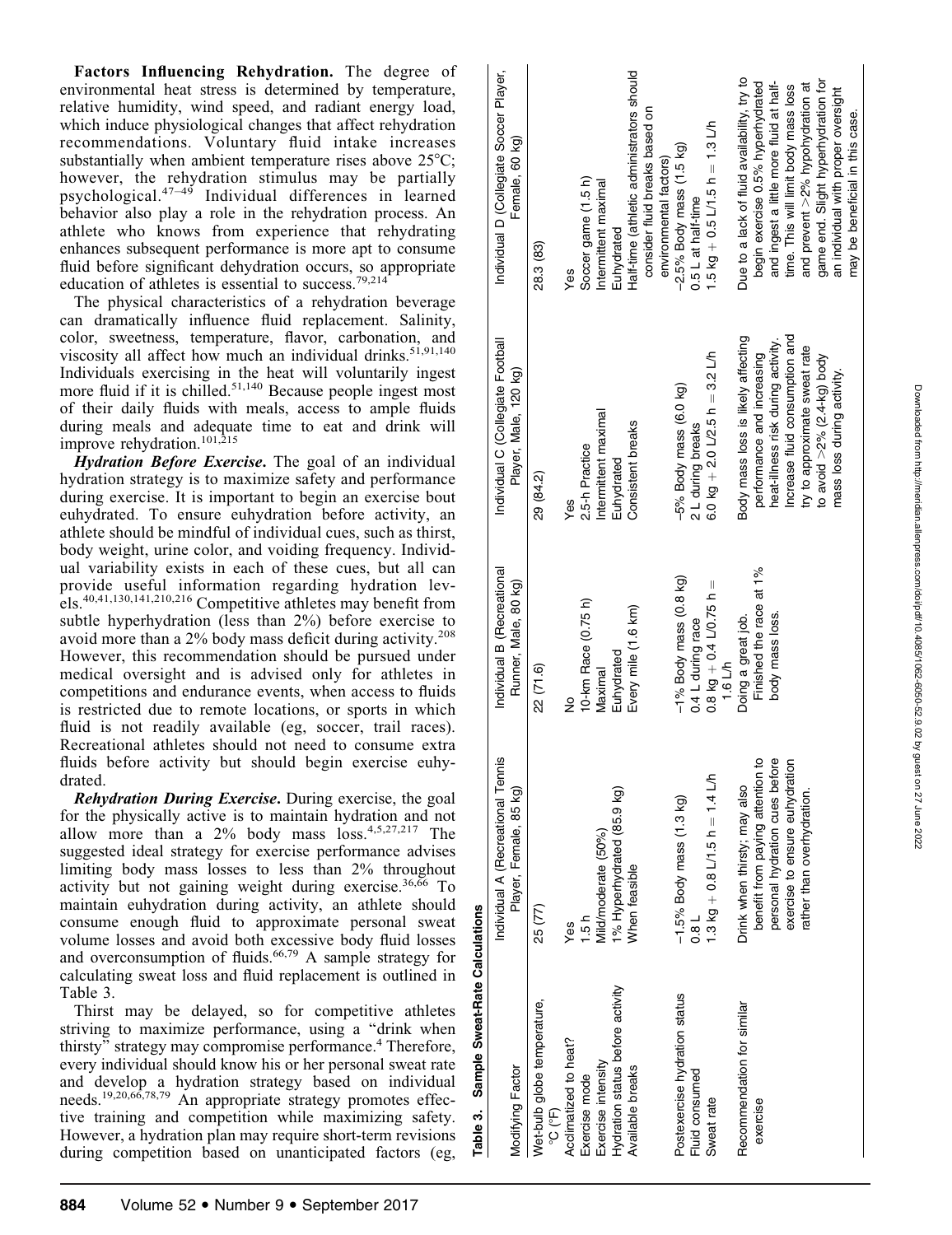gastrointestinal upset, discomfort, fluid availability, environmental conditions, fluid type).

If athletes do not know their individual sweat rates, drinking to thirst during activity most likely represents a safe strategy to prevent overdrinking. Drinking to thirst should also be considered when exercising athletes cannot follow their ideal plan for replacing fluids at a rate similar to their sweat rate.

Rehydration After Exercise. Rapidly replacing fluids after exercise restores euhydration, improves recovery, reduces hypohydration symptoms, and decreases postexercise fatigue.\* Up to 150% of the estimated fluid deficit needs to be consumed to effectively replace fluid losses after exercise over a short recovery period (less than 4 hours).<sup>100,101,203</sup> This additional consumption is necessary to compensate for the postexercise diuresis induced by the large fluid load and restore normal arginine vasopressin hormone levels in blood. The exact amount of fluid needed to restore euhydration depends on solid food composition and the timing of food ingestion after exercise, as the electrolyte and water contents of meals contribute to fluid replacement and can enhance fluid retention.<sup>215</sup>

#### Beverage Additives

Under normal circumstances, physically active people consuming a well-balanced diet should not need to add specific ingredients to their fluids before, during, or after activity. As a general rule, those participating in physical activity lasting less than 1 hour should require no substances other than water.<sup>34,220</sup> Athletes participating in exercise sessions lasting longer than 1 hour or including intense intervals may benefit from adding carbohydrates or electrolytes (or both) to rehydration fluids, especially in extreme environments.<sup>34,80,116,221-224</sup> Endurance athletes may be aided by fluids containing carbohydrates and electrolytes during extended training bouts and competitions.<sup>82,100,116,221,224–226</sup> Individuals with much greater than average sweat sodium concentrations (greater than 60 mEq/ L) and high sweat rates (greater than 2.5 L/h) may benefit from sodium supplementation in the fluids consumed during activity. $34,51$  However, no evidence indicates that athletes are helped by sodium supplementation beyond individual losses. Therefore, we recommend that individual assessment of sweat-electrolyte concentrations should occur before consideration is given to supplementing.

The goal of pre-exercise nutrition and hydration is to begin exercise with adequate carbohydrate availability and body water.<sup>222</sup> Before physical activity, individual preferences determine hydration and diet choices.24,52,54,213,227,228 Gastric emptying, intestinal absorption, bowel transit time, and urine frequency vary for each individual.<sup>80,202,229,230</sup> Competitive athletes can benefit from carbohydrate-electrolyte beverages before activity.<sup>82,116,222,224</sup> Physically active people eating a balanced diet with adequate calories and fluids need not add ingredients to water to maintain hydration status. Beverages that appeal to individual taste preferences may encourage individuals to drink more fluids.54,91,231 Adding carbohydrates or electrolytes (or both, especially sodium) to the rehydration drink can help maintain blood glucose, carbohydrate oxidation, and electrolyte balance.<sup>220,232,233</sup> In some cases, adding protein

to a sports drink may improve exercise performance.<sup>234</sup> Rates of gastric emptying and intestinal absorption (the primary site of fluid absorption) influence rehydration, especially during exercise.<sup>80,84,229</sup> Fluid volume, fluid calorie content, fluid osmolality, exercise intensity, environmental stress, and fluid temperature are important factors that determine these rates. The single most important variable may be the volume of fluid in the stomach.84,229 Maintaining 400 to 600 mL of fluid in the stomach optimizes gastric emptying.<sup>221,229</sup> If carbohydrates are included in the fluid, the optimal concentration for fluid absorption is between  $3\%$  and  $8\%$ <sup>221</sup> but concentrations greater than 5% to 8% may slow the rate.<sup>221,235</sup> Exercise at greater than 80% of Vo<sub>2</sub>max may decrease the rate of gastric emptying.<sup>229,236</sup> Ingesting about 200 mL of fluid every 15 to 20 minutes may be ideal, but this timing can be difficult in sports with extended playing time between breaks. Lastly, the rate of gastric emptying is slowed by significant hypohydration (greater than 4%), which complicates rehydration and may increase gastrointestinal symptoms.<sup>83,202</sup>

To facilitate postexercise recovery, competitive athletes may require more carbohydrates or electrolytes in their diet or fluids to assist in fluid balance. Ingesting carbohydrates and protein after exercise provides substantial benefits by restoring muscle glycogen and facilitating muscle recovery,<sup>93,96–98,237,238</sup> and simultaneous carbohydrate and protein ingestion is better than fluid alone for muscle and blood glucose recovery.94,95,106 However, the optimal amount of either carbohydrate or protein has yet to be determined. The overarching recommendation is to replace all fluids and nutrients that were used or lost during exercise.

Caffeine does not compromise rehydration or increase urine output when consumed in small quantities (up to 3 mg/kg) during or after exercise.<sup>116,118,119,121</sup> Small amounts of caffeine in a rehydration beverage should not cause harm to the physically active postexercise.

Supplements containing creatine in various forms have been studied extensively due to purported dehydration and muscle-cramping episodes in those who were actively consuming them. At recommended doses, however, creatine does not compromise hydration status.239 Because researchers have not investigated levels above the recommended dosages, no evidence is available regarding hydration changes due to supplementation with greater amounts of creatine.

The osmolyte glycerol has been used to increase body water and potentially avoid hypohydration during events. In controlled settings, glycerol promoted fluid retention.<sup>122-127</sup> However, the excess fluid in the body does not confer consistent physiological or performance advantages.<sup>192</sup> Furthermore, the side effects of glycerol (headache, nausea, etc) are quite common and not advantageous to physical activity.123,192,240

Alcohol inhibits arginine vasopressin release, and beverages with an alcohol content above 2% reduce fluid retention during rehydration.<sup>128</sup> However, in well-hydrated individuals, rehydration with beverages containing up to  $4\%$  alcohol did not increase urine output.<sup>129</sup> Research<sup>129</sup> also suggests that the influence of hypovolemia on renal fluid retention is more potent than the diuretic effect of \*References 82, 84, 93, 100, 113, 146, 147, 203, 218, 219. alcohol. Drinks with increasing alcohol content (greater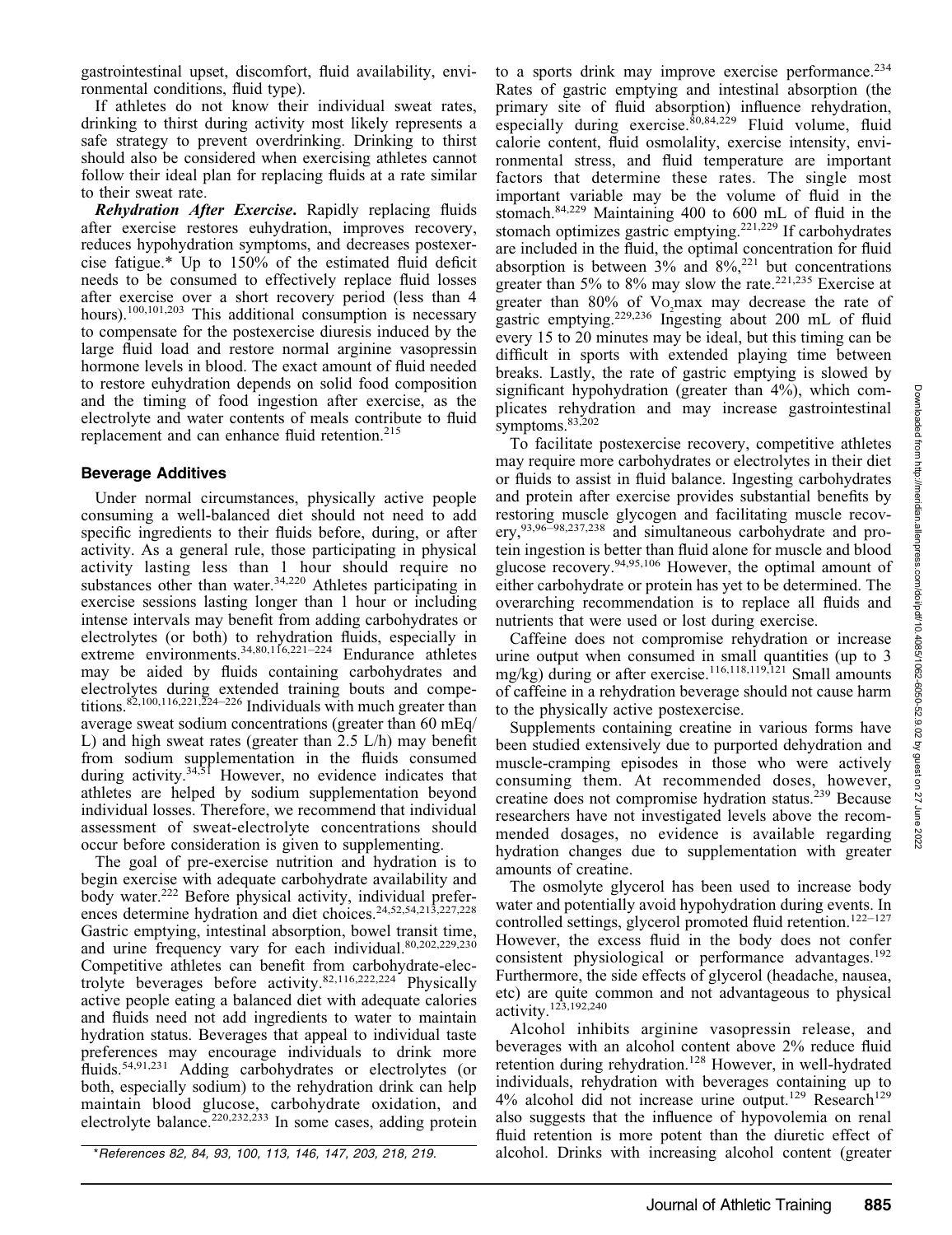than 4%) facilitate excessive diuresis and should be discouraged for fluid replacement.

# Hydration Assessment

Hydration status is important yet often difficult to assess accurately and reliably in athletic settings. Measurement techniques can indicate changes in hydration status $^{241}$  but should not be used to diagnose hypohydration. An individual's hydration state is in constant flux and depends on many factors; multiple indicators are needed for adequate assessment.<sup>66,78</sup>

Thirst. The perception of thirst at rest is accurately quantified using the subjective thirst-sensation chart (ranging from  $\overline{1}$  [not thirsty at all] to 9 [very, very thirsty]). This chart is widely used by researchers to support thirst-sensation measures but not to quantify hydration status. Normally, thirst increases when 2% hypohydration is approached and decreases when fluid balance is restored to a loss of less than 2%. This level may offer some protection against EAH, although current evidence provides insufficient support. Furthermore, first morning thirst is strongly correlated with hypohydration as measured by an acute change in body mass.<sup>45</sup>

Body Mass. Measuring acute body mass changes using a valid and reliable floor scale is an efficient hydrationassessment technique. Body mass is considered a valid measure of hydration status only when losses are acutely observed (eg, prepractice versus postpractice)<sup>131</sup> or compared with a valid euhydrated baseline.<sup>181</sup> A valid baseline generally requires 3 consecutive days of euhydrated weight assessments to establish the normal body mass that may be subject to circadian variation and depends on the individual's diet, digestion, fluid intake, and bowel habits.131,133,216,242,243 Body mass assessment for hydration status is best used to show short-term changes between pre-exercise and postexercise or changes in status from baseline or in conjunction with other hydration measurements.

Urine Concentration. The concentration and color of urine vary inversely with its volume. As long as the first morning measurements of urine concentration are used to assess hydration, any one of them serves as an acceptable complement to body mass and thirst observations for assessing hydration.<sup>137</sup> An important consideration when assessing hydration is that urine volume and concentration are affected not only by fluid loss but also by activity, diet, and especially fluid intake.<sup>137</sup> The stability of urine concentration as a measure of hydration assessment is compromised by all of these variables. The most stable value, which provides a valid and reliable indication of hydration status, is the first morning assessment. When this is not feasible, ATs should know that urine analysis may confound the clinical decision-making process and that body mass assessment provides more reliable information.<sup>137</sup>

Urine color is a popular assessment technique because it is noninvasive, inexpensive, and reliable. The urine color chart (available at www.hydrationcheck.com) demonstrated good sensitivity and specificity compared with USG and osmolality measures. $41,135,136$  Urine color should be assessed after a sample is collected in a clear container and then evaluated in adequate lighting without shadows. Assessing color in the toilet bowl after urination is not

reliable, as the sample is diluted with water and cannot be accurately compared with the color chart. Urine color has also demonstrated effectiveness as an educational tool for athletes to assess their own fluid status.19,20,79 Lastly, a urine color of 8 on the chart indicates gross muscle damage and myoglobin present in the urine (rhabdomyolysis or kidney dysfunction); a patient presenting with this color should receive prompt referral and follow-up testing.<sup>135,138</sup>

Urine specific gravity compares the concentration of a urine sample with that of distilled water and can be measured in several ways. Techniques include floating, handheld, optical, or digital refractometry as well as urine reagent strips. Urine refractometry results are valid compared with more complicated but time-tested measures of urine concentration, such as urine osmolality.<sup>244</sup> Refractometry is simple and requires only a small urine sample and a relatively inexpensive (less than \$300) handheld device. Urine reagent strips are unreliable, even when manufactured solely for hydration assessment,<sup>245</sup> and are not recommended for this purpose.

Other Techniques. Additional techniques available for estimating hydration status include urine and plasma or serum osmolality assessments. However, these techniques are time sensitive and require expensive equipment not typically available in clinical or field settings.<sup>241</sup> An osmometer is expensive (more than \$3500) and requires regular calibration and sophisticated maintenance. Although urine osmolality is more valid and reliable than other field-accessible methods, $244$  its cost typically precludes use by ATs. Furthermore, obtaining a plasma or serum sample requires much more equipment (needles, tubes, centrifuge, etc) and phlebotomy training, again restricting access to these measures by ATs. It is important for the evidence-based practitioner to understand all hydration-assessment techniques and extrapolate results from only those studies that incorporated multiple measures.

For the best estimate of hydration status in an athlete, 3 simultaneous measures are recommended: first morning urine color (or USG), thirst sensation, and body mass.<sup>137</sup> All can be obtained in an athletic training facility with easily accessed equipment and are reliable indicators of hydration status. Body mass is best measured at the same time each morning for valid comparisons.<sup>216</sup> When body mass is assessed both preactivity and postactivity, individuals can be educated on specific rehydration recommendations after activity.

# Recognition of Hypohydration and Fluid Overload

The early signs and symptoms of exercise-related hypohydration include thirst and general discomfort or complaints (approximately 2% body mass deficit). These are followed by flushed skin, weariness, cramps, and apathy. At greater water deficits (more than 2% body mass loss), dizziness, headache, vomiting, nausea, heat sensations on the head or neck, chills, and dyspnea may be present (Table 1).<sup>50,57,139</sup> The degree of hypohydration, mental status, and general medical condition of the athlete will dictate the mode, amount, type, and rate of recommended rehydration.

A potential difficulty in recognizing hydration abnormalities is that the signs and symptoms of hypohydration may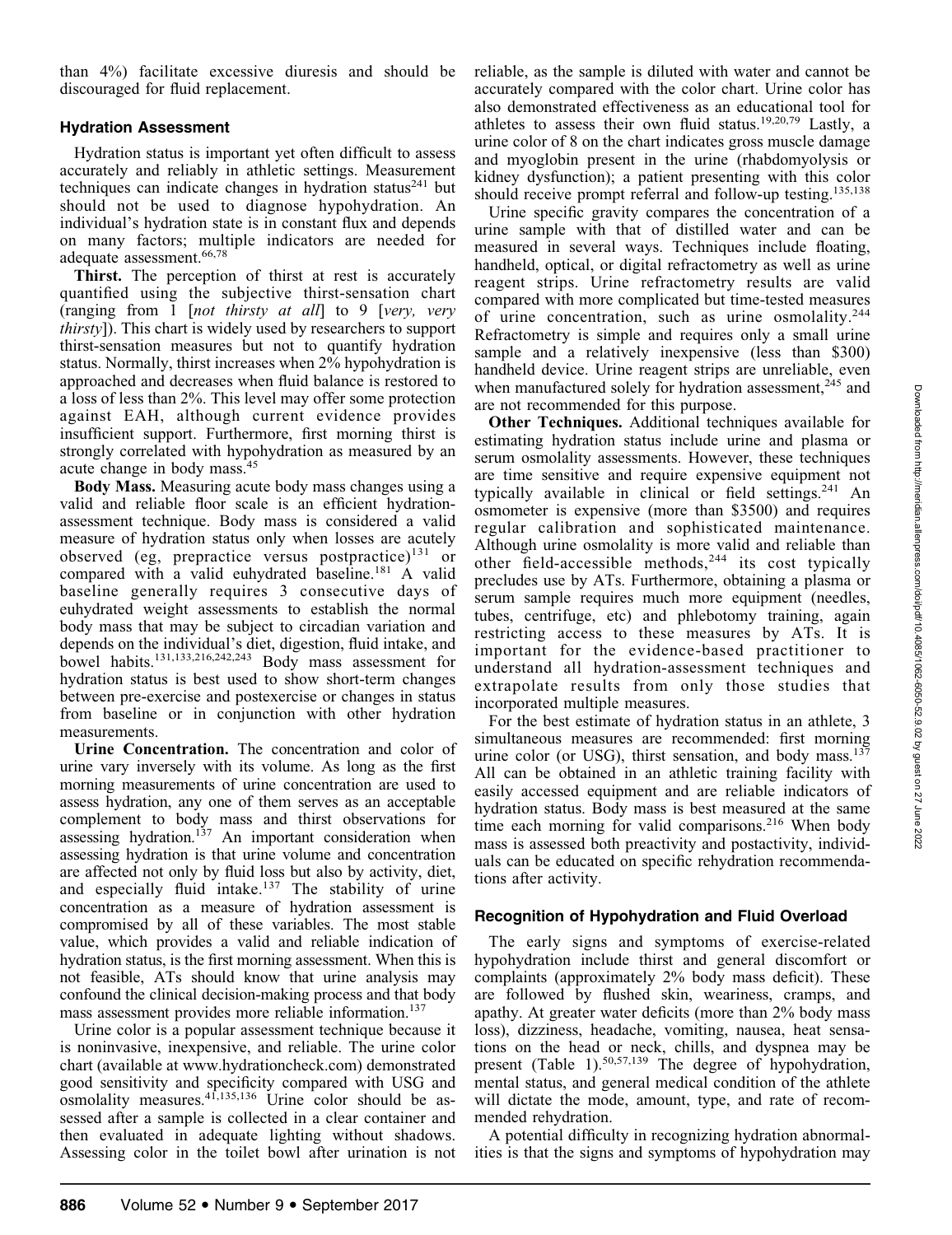overlap those of EAH (Table 1).<sup>50,57,58,142,144</sup> The early signs of EAH include headache, dizziness, physical exhaustion, muscular twitching, and nausea, all of which are also symptoms of hypohydration. Differential signs and symptoms of EAH due to fluid retention include weight gain, history of overdrinking, extremity swelling, and progressively worsening headache.38,142 Signs of encephalopathy generally occur when the sodium concentration is less than 125 mEq $\cdot$ L<sup>-1</sup> but have been documented with a sodium concentration of 131 mEq $\cdot$ L<sup>-1</sup>.<sup>115</sup> More severe encephalopathy is accompanied by altered mental status, pulmonary edema, collapse, unconsciousness, seizure, and coma. When these conditions cannot be differentiated based on the history and physical examination, a blood sodium measurement is needed for accurate diagnosis, which is imperative because either hypotonic or isotonic fluid given inappropriately to a patient with EAH can be fatal. If point-of-care blood sodium assessment is not available for a patient with severe encephalopathy, the empiric administration of a hypertonic sodium IV can be life saving and will not harm a dehydrated individual.<sup>36</sup>

## Unique Situations

Event Management. Medical professionals responsible for directing, supervising, and coordinating athletic events should include hydration strategies in the medical and safety plan. This includes estimating the maximum fluid volume needed for each participant in the event to optimize both performance and safety. The event safety plan should include athlete education opportunities for understanding fluid balance and should facilitate easy access to fluids for sweat-loss replacement. The event medical staff should be trained and equipped to assess athletes for dehydration, EAH, and heat illness. Promotional and educational materials provided to participants should include basic definitions of hypohydration and hyperhydration,<sup>142</sup> along with strategies to avoid both EAH (overconsumption) and dehydration during the event. Event managers should consult experts in the planning stages to develop effective strategies that reflect the event participants, environmental conditions, resources, and medical support. Mass events with a high potential for participants to develop EAH or dehydration should have a detailed medical plan to appropriately differentiate EAH, hypohydration, exertional heat stroke, and exercise-associated collapse that includes point-of-care portable blood-electrolyte analysis and rectal temperature measurement before initiating treatment.<sup>59</sup>

Environmental Factors. The diuretic effects of moderate-altitude (greater than 2500 m) and high-altitude (greater than 3600 m) exposure have long been recognized by mountaineers as a successful adaptation to altitude whereby hemoconcentration (reduced plasma volume) improves oxygen delivery to the tissues.246 The loss of water is self-limiting to approximately –2% of body mass and stems primarily from the stimulation of peripheral arterial chemoreceptors; the altitude-induced fluid deficit is not corrected by increased fluid consumption. In water sports (eg, swimming, water polo), diuresis occurs secondary to fluid shifts among compartments in the body induced by heat-conserving vasoconstriction.<sup>190,246</sup> It is important to note that hydration assessment immediately after exercise

in cool water is inaccurate and must be delayed. When physical activity occurs in cold weather, the drive for thirst is blunted and ad libitum fluid consumption is decreased.<sup>27,47,247</sup> Furthermore, cold air (and the resulting decreased skin temperature with peripheral vasoconstriction) induces a slight diuretic effect. $3\overline{3}$  Medical personnel involved in the care of physically active individuals in these settings should be aware of particular nuances that may affect recommendations to ensure athlete safety and performance reasons.

Intravenous Fluids. Intravenous fluids are used to correct symptomatic hypohydration when oral fluids are not tolerated or continued fluid-electrolyte losses exceed fluid intake. Such IV fluids are rarely necessary in otherwise healthy patients. Outcomes after rapid IV rehydration suggest no lasting benefits exceeding those of oral rehydration,<sup>218,248</sup> and hormonal and fluid balances are facilitated by the oropharyngeal reflex and swallowing.146,147,219,249 Oral fluids are recommended as the firstline rehydration strategy for most patients with exerciserelated hypohydration, although some recent evidence<sup>146,147</sup> suggests that recovery from hypohydration (approximately 4% body mass loss) is most efficient with the concomitant use of IV and oral fluids. When oral fluids are not tolerated (because of vomiting, extreme nausea, or excessive diarrhea), IV fluids can be used as a primary intervention. If EAH is suspected, a serum or blood sodium level should be measured before oral or IV (hypotonic or isotonic) fluid is administered.

Sickle Cell Trait and Exertional Rhabdomyolysis. Hypohydration is a known risk factor for an exertional sickling episode.<sup>59</sup> Hydration status should be part of the education process and then should be closely monitored in athletes known to have sickle cell disease or the sickle cell trait. To facilitate safe participation, extra care is warranted for these individuals to ensure adequate hydration status before physical activity.<sup>59</sup> Conversely, exertional rhabdomyolysis seems rather common in patients with EAH.66 Although relatively novel in observation, true mechanisms have yet to be identified. Osmotic stress and excessive muscle breakdown may be related.<sup>250</sup> Therefore, individual euhydration maintenance should be promoted to prevent exertional sickling as well as EAH and exertional rhabdomyolysis.36

Weight-Certification Recommendations. Many athletes purposely dehydrate to qualify for lower weight classes (eg, wrestling, martial arts) or to meet physical appearance expectations (eg, gymnastics). To discourage this unhealthy practice, many state and national organizations require weight certification before or early in the competitive season. Unfortunately, limited agreement exists among governing bodies regarding a safe method to certify athletes in specific weight classes.154,155,251,252 Best practice is for trained medical professionals (eg, ATs, physicians) with established independent authority and freedom from team bias to determine the appropriate weight class based on the athlete's best interest.<sup>153</sup> Following are recommendations for sport weight certification:

1. All measures should be assessed using the first morning urine for the most validity.<sup>137</sup> Use of other assessment techniques or spot urine samples may result in misclassification of hydration status.<sup>137</sup>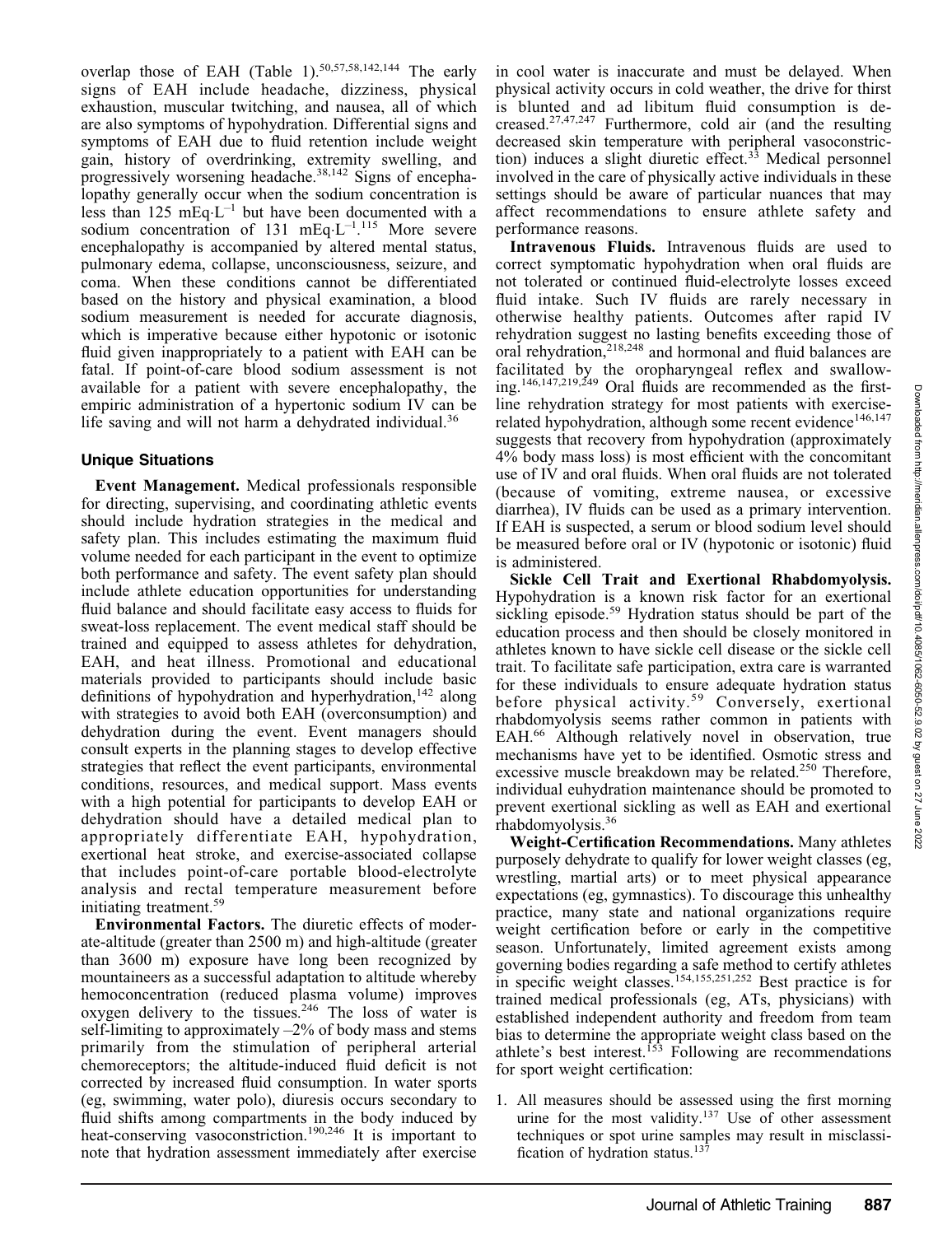- 2. If USG is not  $\leq$  1.025 (first morning void), as quantified by a digital or clinical refractometer, body mass and body fat should not be measured. The next measurement should occur at least 24 hours later.
- 3. Body mass should be measured with a calibrated scale  $(\pm 0.2$  lb [0.1 kg]).<sup>131,216</sup>
- 4. A trained technician should measure body fat. Because some of the available clinical measures are influenced by hydration status (eg, bioelectrical impedance, skinfolds),<sup>134,152,154,162,253</sup> it is imperative that USG be assessed in conjunction with body mass and body fat assessment.

Due to the many potential negative consequences of rapid exercise-induced dehydration, the following practices should be strongly discouraged for the purpose of ''making weight'': impermeable or insulating clothing, excessive exercise in a hot environment (steam room or sauna), fluid restriction, and purposeful fasting.<sup>66</sup>

Aging and Hydration. Under normal conditions of daily life, fluid intake is governed by multiple factors, including thirst. Most large surveys show that daily fluid consumption is the same in healthy, independently living 65- to 80-yearold adults as in 20- to 35-year-old adults: approximately  $2100 - 2400$  mL/d.<sup>1,40,253</sup> However, the timing of drinking and beverage choices often vary in older adults. Less fluid is consumed in the evening hours, presumably to prevent frequent nighttime urination.227 Dehydration in the elderly often results from clinical conditions, medication use, or accidental or disease-related fluid deprivation or losses (or a combination of these).

The sensation of thirst is blunted in many but not all older exercisers during and after exercise- or heat-induced dehydration.227,228,254 Reduced thirst in the elderly is thought to be due to a diminished ability to sense a volume deficit (from hypotension or low blood volume) at the central level.254 With aging, osmoregulation remains intact but central processing of signals by satiety centers in the brain may change.<sup>254,255</sup> Although healthy older adults eventually restore all fluid losses, this occurs at a slower rate than in younger adults.<sup>253</sup> This age effect is thought to be progressive, yet the rate of decline appears to be highly variable and no longitudinal data are available.

Hydration is important for master's athletes (older than 40 years) during the first 5 days of heat acclimatization, when plasma volume expansion occurs. This plasma volume expansion requires increased fluid intake. Two studies<sup>159,160</sup> examining plasma volume expansion during early heat acclimation showed that many active adults over age 50 may not adequately acclimate to exercise-heat stress due to inadequate postexercise and 24-hour fluid intake.

# SUMMARY

This position statement is intended to provide clinical ATs with evidence-based hydration recommendations for physically active people. Individual safety and performance are optimized when body mass losses are limited throughout activity to 2% or less without total body water gains from baseline. Competitive athletes striving for maximal performance may benefit from a strategy based on replacing sweat losses during prolonged activity. To reduce the risk of EAH, athletes and recreational exercisers should only replace fluid lost in sweat during exercise and not gain fluid weight.

Exercise performance during intense or long-duration events may be improved by adding carbohydrates and electrolytes to rehydration beverages. Replacement fluids may be more palatable for athletes when chilled and when small amounts of sodium and flavoring are added. Education strategies for physically active people should address personal sweat rates, hydration cues, and rehydration strategies that avoid both hypohydration and fluid overload. These strategies will help prevent hypohydration and EAH, maximize safety during physical activity, and optimize exercise performance.

## ACKNOWLEDGMENTS

Brendon P. McDermott, PhD, ATC, FACSM, serves on the Medical and Science Advisory Board of the Korey Stringer Institute (Storrs, CT) and the Advisory Board for the Kendrick Fincher Hydration for Life foundation (Rogers, AR). Scott A. Anderson, ATC, is a member of the Gatorade Sports Science Institute's Speaker Bureau (Barrington, IL). Lawrence E. Armstrong, PhD, FACSM, is a consultant to, member of the Scientific Advisory Board of, and has received grant funding from Danone Research (Palaiseau, France); he is also a consultant to the Drinking Water Research Foundation (Alexandria, VA). Douglas J. Casa, PhD, ATC, FNATA, FACSM, is a consultant to Gatorade (Chicago, IL); Clif Bar & Co (Emeryville, CA); Jones & Bartlett (Burlington, MA); UpToDate (Alphen aanden Rijn, The Netherlands); Springer International Publishing AG (Berlin, Germany); Lippincott Williams & Wilkins (Philadelphia, PA); Quest Diagnostics (Madison, NJ); and Sports Innovation Lab (Boston, MA); a member of the Scientific Advisory Board of Clif Bar & Co, the National Football League (New York, NY), CamelBak (Petaluma, CA), Quest Diagnostics, Nix Inc (Boston, MA), and Sports Innovation Lab; and has received grant funding from Gatorade; Kestrel Corporation; the National Football League; HeartSmart.com (New Milford, CT); Mission Product Holdings, Inc (New York, NY); Jones & Bartlett; Quest Diagnostics; General Electric (Boston, MA); Nix Inc; the US Air Force (Washington, DC); the US Army (Washington, DC); Halo Wearables (San Francisco, CA); WHOOP, Inc (Boston, MA); the National Collegiate Athletic Association (Indianapolis, IN); Danone Research; Timex Group USA, Inc (Middlebury, CT); Eagle Pharmaceuticals, Inc (Woodcliff Lake, NJ); the National Athletic Trainers' Association (Carrollton, TX); the National Center for Catastrophic Sport Injury Research (Chapel Hill, NC); dhama Innovations Pvt Ltd (Hyderabad, India); and Polar Electro Inc (Lake Success, NY). He has also provided expert testimony in approximately 35 lawsuits since 2010. Samuel N. Cheuvront, PhD, RD, FACSM, is a consultant to PepsiCo (Purchase, NY); Nike (Beaverton, OR); Entrinsic Health Solutions, Inc (Norwood, MA); and Bitome, Inc (Boston, MA) and a member of the Scientific Advisory Board of Bitome. Larry Cooper, MS, ATC, is a consultant to Gatorade. W. Larry Kenney, PhD, FACSM, is a member of the Scientific Advisory Board of the American Council on Exercise (San Diego, CA) and has received grant funding from Entrinsic Health Solutions, Inc, and the Dairy Research Institute (St Paul, MN). Francis G. O'Connor, MD, MPH, has no conflicts to declare. William O. Roberts, MD, MS, FACSM, is a member of the Scientific Advisory Board of Race Safe, SportzPeak Inc (San Francisco, CA).

We gratefully acknowledge the efforts of Aaron L. Baggish, MD; Jennifer Doane, MS, RDN, CSSD, ATC; Greg Janik, MS, ATC; Ron Maughan, PhD; Kevin C. Miller, PhD, ATC; and the Pronouncements Committee in the preparation of this document.

## DISCLAIMER

The NATA and NATA Research & Education Foundation publish position statements as a service to promote the awareness of certain issues to their members. The information contained in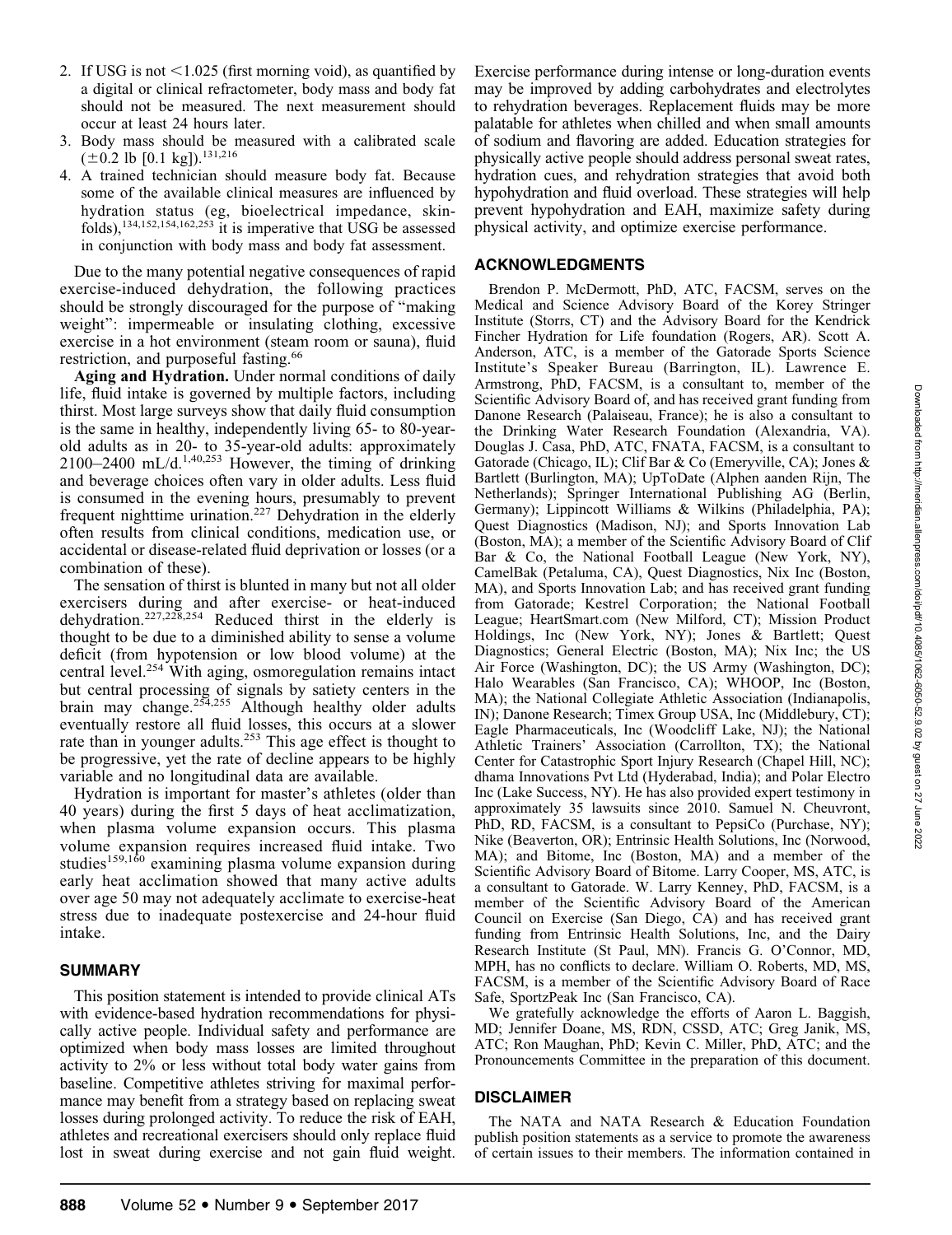the position statement is neither exhaustive nor exclusive to all circumstances or individuals. Variables such as institutional human resource guidelines, state or federal statutes, rules, or regulations, as well as regional environmental conditions, may impact the relevance and implementation of those recommendations. The NATA and NATA Foundation advise members and others to carefully and independently consider each of the recommendations (including the applicability of same to any particular circumstance or individual). The position statement should not be relied upon as an independent basis for care but rather as a resource available to NATA members or others. Moreover, no opinion is expressed herein regarding the quality of care that adheres to or differs from the NATA and NATA Foundation position statements. The NATA and NATA Foundation reserve the right to rescind or modify its position statements at any time.

## REFERENCES

- 1. Raman A, Schoeller DA, Subar AF, et al. Water turnover in 458 American adults 40-79 yr of age. Am J Physiol Renal Physiol. 2004;286(2):F394–F401. (Level of evidence [LOE]: 1)
- 2. Casa DJ, Ganio MS, Lopez RM, McDermott BP, Armstrong LE, Maresh CM. Intravenous versus oral rehydration: physiological, performance, and legal considerations. Curr Sports Med Rep. 2008;7(4):S41–S49. (LOE: 3)
- 3. Walsh RM, Noakes TD, Hawley JA, Dennis SC. Impaired highintensity cycling performance time at low levels of dehydration. Int J Sports Med. 1994;15(7):392–398. (LOE: 2)
- 4. Bardis CN, Kavouras SA, Arnaoutis G, Panagiotakos DB, Sidossis LS. Mild dehydration and cycling performance during 5-kilometer hill climbing. *J Athl Train*. 2013;48(6):741-747. (LOE: 2)
- 5. Casa DJ, Stearns RL, Lopez RM, et al. Influence of hydration on physiological function and performance during trail running in the heat. *J Athl Train*. 2010;45(2):147-156. (LOE: 2)
- 6. MacLeod H, Sunderland C. Previous-day hypohydration impairs skill performance in elite female field hockey players. Scand J Med Sci Sports. 2012;22(3):430–438. (LOE: 2)
- 7. González-Alonso J, Mora-Rodríguez R, Coyle EF. Stroke volume during exercise: interaction of environment and hydration. Am J Physiol Heart Circ Physiol. 2000;278(2):H321–H330. (LOE: 1)
- 8. Ganio MS, Armstrong LE, Casa DJ, et al. Mild dehydration impairs cognitive performance and mood of men. Br J Nutr. 2011;106(10):1535–1543. (LOE: 1)
- 9. Armstrong LE, Ganio MS, Casa DJ, et al. Mild dehydration affects mood in healthy young women. J Nutr. 2012;142(2):382–388. (LOE: 1)
- 10. Vanderlei FM, Moreno IL, Vanderlei LC, Pastre CM, de Abreu LC, Ferreira C. Comparison of the effects of hydration with water or isotonic solution on the recovery of cardiac autonomic modulation. Int J Sport Nutr Exerc Metab. 2015;25(2):145–153. (LOE: 2)
- 11. Bergeron MF, Laird MD, Marinik EL, Brenner JS, Waller JL. Repeated-bout exercise in the heat in young athletes: physiological strain and perceptual responses. J Appl Physiol (1985). 2009;106(2):476–485. (LOE: 2)
- 12. Farquhar WB, Morgan AL, Zambraski EJ, Kenney WL. Effects of acetaminophen and ibuprofen on renal function in the stressed kidney. J Appl Physiol (1985). 1999;86(2):598–604. (LOE: 2)
- 13. Montain SJ, Sawka MN, Wenger CB. Hyponatremia associated with exercise: risk factors and pathogenesis. Exerc Sport Sci Rev. 2001;29(3):113–117. (LOE: 3)
- 14. Melin B, Jimenez C, Savourey G, et al. Effects of hydration state on hormonal and renal responses during moderate exercise in the heat. Eur J Appl Physiol Occup Physiol. 1997;76(4):320–327. (LOE: 2)
- 15. Osterberg KL, Horswill CA, Baker LB. Pregame urine specific gravity and fluid intake by National Basketball Association players during competition. *J Athl Train.* 2009;44(1):53–57. (LOE: 2)
- 16. Volpe SL, Poule KA, Bland EG. Estimation of prepractice hydration status of National Collegiate Athletic Association Division I athletes. J Athl Train. 2009;44(6):624–629. (LOE: 2)
- 17. Yeargin SW, Casa DJ, Armstrong LE, et al. Heat acclimatization and hydration status of American football players during initial summer workouts. J Strength Cond Res. 2006;20(3):463–470. (LOE: 3)
- 18. Yeargin SW, Casa DJ, Judelson DA, et al. Thermoregulatory responses and hydration practices in heat-acclimatized adolescents during preseason high school football. J Athl Train. 2010;45(2):136–146. (LOE: 3)
- 19. Kavouras SA, Arnaoutis G, Makrillos M, et al. Educational intervention on water intake improves hydration status and enhances exercise performance in athletic youth. Scand J Med Sci Sports. 2012;22(5):684–689. (LOE: 2)
- 20. McDermott BP, Casa DJ, Yeargin SW, Ganio MS, Lopez RM, Mooradian EA. Hydration status, sweat rates, and rehydration education of youth football campers. J Sport Rehabil. 2009;18(4):535–552. (LOE: 2)
- 21. Armstrong LE, Johnson EC, Kunces LJ, et al. Drinking to thirst versus drinking ad libitum during road cycling. J Athl Train. 2014;49(5):624–631. (LOE: 2)
- 22. Armstrong LE, Johnson EC, McKenzie AL, Ellis LA, Williamson KH. Endurance cyclist fluid intake, hydration status, thirst, and thermal sensations: gender differences. Int J Sport Nutr Exerc Metab. 2016;26(2):161–167. (LOE: 3)
- 23. Berkulo MA, Bol S, Levels K, Lamberts RP, Daanen HA, Noakes TD. Ad-libitum drinking and performance during a 40-km cycling time trial in the heat. Eur J Sport Sci. 2016;16(2):213-220. (LOE: 2)
- 24. Rivera-Brown AM, Ramírez-Marrero FA, Wilk B, Bar-Or O. Voluntary drinking and hydration in trained, heat-acclimatized girls exercising in a hot and humid climate. Eur J Appl Physiol. 2008;103(1):109–116. (LOE: 2)
- 25. Yeargin SW, Finn ME, Eberman LE, Gage MJ, McDermott BP, Niemann A. Ad libitum fluid consumption via self- or external administration. J Athl Train. 2015;50(1):51–58. (LOE: 2)
- 26. Montain SJ, Sawka MN, Latzka WA, Valeri CR. Thermal and cardiovascular strain from hypohydration: influence of exercise intensity. Int J Sports Med. 1998;19(2):87–91. (LOE: 2)
- 27. Kenefick RW, Mahood NV, Hazzard MP, Quinn TJ, Castellani JW. Hypohydration effects on thermoregulation during moderate exercise in the cold. Eur J Appl Physiol.  $2004;92(4-5):565-570$ . (LOE: 2)
- 28. González-Alonso J, Mora-Rodríguez R, Below PR, Coyle EF. Dehydration reduces cardiac output and increases systemic and cutaneous vascular resistance during exercise. J Appl Physiol (1985). 1995;79(5):1487–1496. (LOE: 1)
- 29. Sawka MN, Young AJ, Francesconi RP, Muza SR, Pandolf KB. Thermoregulatory and blood responses during exercise at graded hypohydration levels. J Appl Physiol (1985). 1985;59(5):1394– 1401. (LOE: 2)
- 30. Montain SJ, Coyle EF. Influence of graded dehydration on hyperthermia and cardiovascular drift during exercise. J Appl Physiol (1985). 1992;73(4):1340–1350. (LOE: 2)
- 31. Montain SJ, Latzka WA, Sawka MN. Control of thermoregulatory sweating is altered by hydration level and exercise intensity. J Appl Physiol (1985). 1995;79(5):1434–1439. (LOE: 2)
- 32. Gonzalez RR, Cheuvront SN, Ely BR, et al. Sweat rate prediction equations for outdoor exercise with transient solar radiation. J Appl Physiol (1985). 2012;112(8):1300–1310. (LOE: 2)
- 33. O'Brien C, Freund BJ, Sawka MN, McKay J, Hesslink RL, Jones TE. Hydration assessment during cold-weather military field training exercises. Arctic Med Res. 1996;55(1):20–26. (LOE: 2)
- 34. Montain SJ, Cheuvront SN, Sawka MN. Exercise associated hyponatraemia: quantitative analysis to understand the aetiology. Br J Sports Med. 2006;40(2):98–105. (LOE: 3)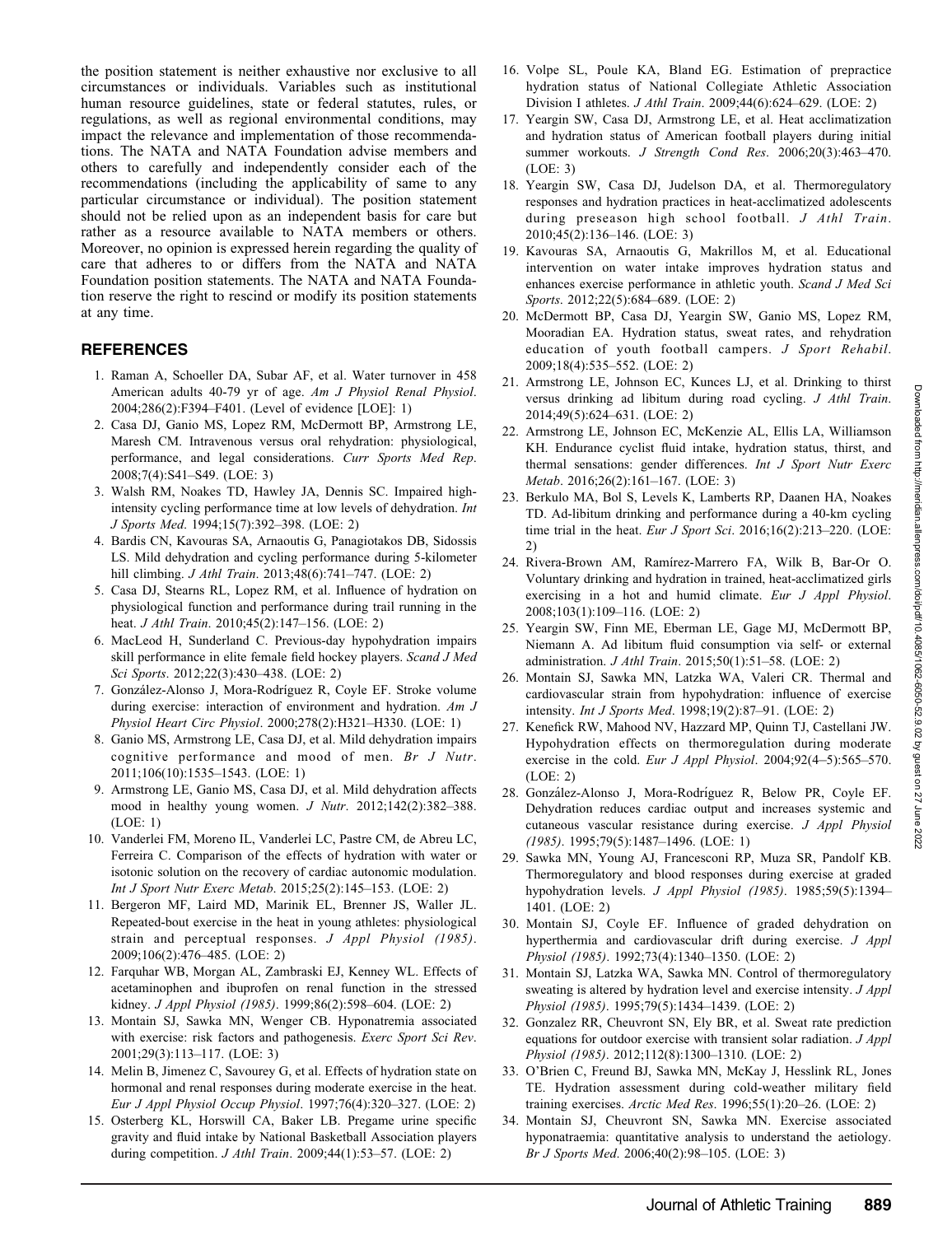- 35. Hew TD, Chorley JN, Cianca JC, Divine JG. The incidence, risk factors, and clinical manifestations of hyponatremia in marathon runners. Clin J Sport Med. 2003;13(1):41–47. (LOE: 3)
- 36. Hew-Butler T, Rosner MH, Fowkes-Godek S, et al. Statement of the 3rd International Exercise-Associated Hyponatremia Consensus Development Conference, Carlsbad, California, 2015. Br J Sports Med. 2015;49(22):1432–1446. (LOE: 3)
- 37. Ebell MH, Siwek J, Weiss BD, Woolf SH, et al. Strength of recommendation taxonomy (SORT): a patient-centered approach to grading evidence in the medical literature. J Am Board Fam Pract. 2004;17(1):59–67.
- 38. Kipps C, Sharma S, Tunstall Pedoe D. The incidence of exerciseassociated hyponatraemia in the London marathon. Br J Sports Med. 2011;45(1):14–19. (LOE: 3)
- 39. Perrier E, Demazieres A, Girard N, et al. Circadian variation and responsiveness of hydration biomarkers to changes in daily water intake. Eur J Appl Physiol. 2013;113(8):2143–2151. (LOE: 3)
- 40. Perrier E, Vergne S, Klein A, et al. Hydration biomarkers in freeliving adults with different levels of habitual fluid consumption. Br J Nutr. 2013;109(9):1678–1687. (LOE: 3)
- 41. Armstrong LE, Pumerantz AC, Fiala KA, et al. Human hydration indices: acute and longitudinal reference values. Int J Sport Nutr Exerc Metab. 2010;20(2):145–153. (LOE: 3)
- 42. Armstrong LE, Johnson EC, Casa DJ, et al. The American football uniform: uncompensable heat stress and hyperthermic exhaustion. J Athl Train. 2010;45(2):117–127. (LOE: 2)
- 43. Godek SF, Bartolozzi AR, Burkholder R, Sugarman E, Peduzzi C. Sweat rates and fluid turnover in professional football players: a comparison of National Football League linemen and backs. J Athl Train. 2008;43(2):184–189. (LOE: 3)
- 44. Gonzalez RR, Cheuvront SN, Montain SJ, et al. Expanded prediction equations of human sweat loss and water needs. J Appl Physiol (1985). 2009;107(2):379–388. (LOE: 3)
- 45. Armstrong LE, Ganio MS, Klau JF, Johnson EC, Casa DJ, Maresh CM. Novel hydration assessment techniques employing thirst and a water intake challenge in healthy men. Appl Physiol Nutr Metab. 2014;39(2):138–144. (LOE: 2)
- 46. Engell DB, Maller O, Sawka MN, Francesconi RN, Drolet L, Young AJ. Thirst and fluid intake following graded hypohydration levels in humans. Physiol Behav. 1987;40(2):229–236. (LOE: 2)
- 47. Greenleaf JE. Problem: thirst, drinking behavior, and involuntary dehydration. Med Sci Sports Exerc. 1992;24(6):645–656. (LOE: 3)
- 48. Maresh CM, Gabaree-Boulant CL, Armstrong LE, et al. Effect of hydration status on thirst, drinking, and related hormonal responses during low-intensity exercise in the heat. *J Appl Physiol (1985)*. 2004;97(1):39–44. (LOE: 2)
- 49. Takamata A, Mack GW, Gillen CM, Nadel ER. Sodium appetite, thirst, and body fluid regulation in humans during rehydration without sodium replacement. Am J Physiol. 1994;266(5, pt 2):R1493-R1502. (LOE: 2)
- 50. Shirreffs SM, Merson SJ, Fraser SM, Archer DT. The effects of fluid restriction on hydration status and subjective feelings in man. Br J Nutr. 2004;91(6):951–958. (LOE: 2)
- 51. Burdon CA, Johnson NA, Chapman PG, O'Connor HT. Influence of beverage temperature on palatability and fluid ingestion during endurance exercise: a systematic review. Int J Sport Nutr Exerc Metab. 2012;22(3):199–211. (LOE: 2)
- 52. Erdman KA, Tunnicliffe J, Lun VM, Reimer RA. Eating patterns and composition of meals and snacks in elite Canadian athletes. Int J Sport Nutr Exerc Metab. 2013;23(3):210–219. (LOE: 3)
- 53. Godek SF, Bartolozzi AR, Godek JJ. Sweat rate and fluid turnover in American football players compared with runners in a hot and humid environment. Br J Sports Med. 2005;39(4):205-211. (LOE: 3)
- 54. O'Neal EK, Poulos SP, Bishop PA. Hydration profile and influence of beverage contents on fluid intake by women during outdoor

recreational walking. Eur J Appl Physiol. 2012;112(12):3971–3982. (LOE: 3)

- 55. Rivera-Brown AM, Gutiérrez R, Gutiérrez JC, Frontera WR, Bar-Or O. Drink composition, voluntary drinking, and fluid balance in exercising, trained, heat-acclimatized boys. J Appl Physiol (1985). 1999;86(1):78–84. (LOE: 2)
- 56. Almond CS, Shin AY, Fortescue EB, et al. Hyponatremia among runners in the Boston Marathon. N Engl J Med. 2005;352(15):1550– 1556. (LOE: 3)
- 57. Patel AV, Mihalik JP, Notebaert AJ, Guskiewicz KM, Prentice WE. Neuropsychological performance, postural stability, and symptoms after dehydration. J Athl Train. 2007;42(1):66–75. (LOE: 2)
- 58. Hoffman MD, Fogard K, Winger J, Hew-Butler T, Stuempfle KJ. Characteristics of 161-km ultramarathon finishers developing exercise-associated hyponatremia. Res Sports Med. 2013;21(2):164–175. (LOE: 2)
- 59. Casa DJ, Guskiewicz KM, Anderson SA, et al. National Athletic Trainers' Association position statement: preventing sudden death in sports. J Athl Train. 2012;47(1):96–118. (LOE: 3)
- 60. Ganio MS, Wingo JE, Carroll CE, Thomas MK, Cureton KJ. Fluid ingestion attenuates the decline in VO2peak associated with cardiovascular drift. Med Sci Sports Exerc. 2006;38(5):901–909. (LOE: 2)
- 61. Sawka MN, Francesconi RP, Pimental NA, Pandolf KB. Hydration and vascular fluid shifts during exercise in the heat. J Appl Physiol Respir Environ Exerc Physiol. 1984;56(1):91–96. (LOE: 2)
- 62. Ebert TR, Martin DT, Bullock N, et al. Influence of hydration status on thermoregulation and cycling hill climbing. Med Sci Sports Exerc. 2007;39(2):323–329. (LOE: 2)
- 63. Sawka MN, Young AJ, Latzka WA, Neufer PD, Quigley MD, Pandolf KB. Human tolerance to heat strain during exercise: influence of hydration. J Appl Physiol (1985). 1992;73(1):368–375. (LOE: 2)
- 64. Sawka MN, Montain SJ, Latzka WA. Hydration effects on thermoregulation and performance in the heat. Comp Biochem Physiol A Mol Integr Physiol. 2001;128(4):679–690. (LOE: 2)
- 65. Casa DJ, DeMartini JK, Bergeron MF, et al. National Athletic Trainers' Association position statement: exertional heat illnesses. J Athl Train. 2015;50(9):986–1000. (LOE: 3)
- 66. Sawka MN, Burke LM, Eichner ER, Maughan RJ, Montain SJ, Stachenfeld NS. American College of Sports Medicine position stand. Exercise and fluid replacement. Med Sci Sports Exerc. 2007;39(2):377–390. (LOE: 3)
- 67. Bruso JR, Hoffman MD, Rogers IR, Lee L, Towle G, Hew-Butler T. Rhabdomyolysis and hyponatremia: a cluster of five cases at the 161-km 2009 Western States Endurance Run. Wilderness Environ Med. 2010;21(4):303–308. (LOE: 3)
- 68. Ellis C, Cuthill J, Hew-Butler T, George SM, Rosner MH. Case report: exercise-associated hyponatremia with rhabdomyolysis during endurance exercise. Phys Sportsmed. 2009;37(1):126-132. (LOE: 3)
- 69. Adams WM, Ferraro EM, Huggins RA, Casa DJ. Influence of body mass loss on changes in heart rate during exercise in the heat: a systematic review. J Strength Cond Res. 2014;28(8):2380–2389. (LOE: 1)
- 70. Lopez RM, Casa DJ, Jensen KA, et al. Examining the influence of hydration status on physiological responses and running speed during trail running in the heat with controlled exercise intensity. J Strength Cond Res. 2011;25(11):2944–2954. (LOE: 2)
- 71. Montain SJ, Coyle EF. Fluid ingestion during exercise increases skin blood flow independent of increases in blood volume. J Appl Physiol (1985). 1992;73(3):903–910. (LOE: 2)
- 72. Carter R, Cheuvront SN, Williams JO, et al. Epidemiology of hospitalizations and deaths from heat illness in soldiers. Med Sci Sports Exerc. 2005;37(8):1338–1344. (LOE: 3)
- 73. Bigard AX, Sanchez H, Claveyrolas G, Martin S, Thimonier B, Arnaud MJ. Effects of dehydration and rehydration on EMG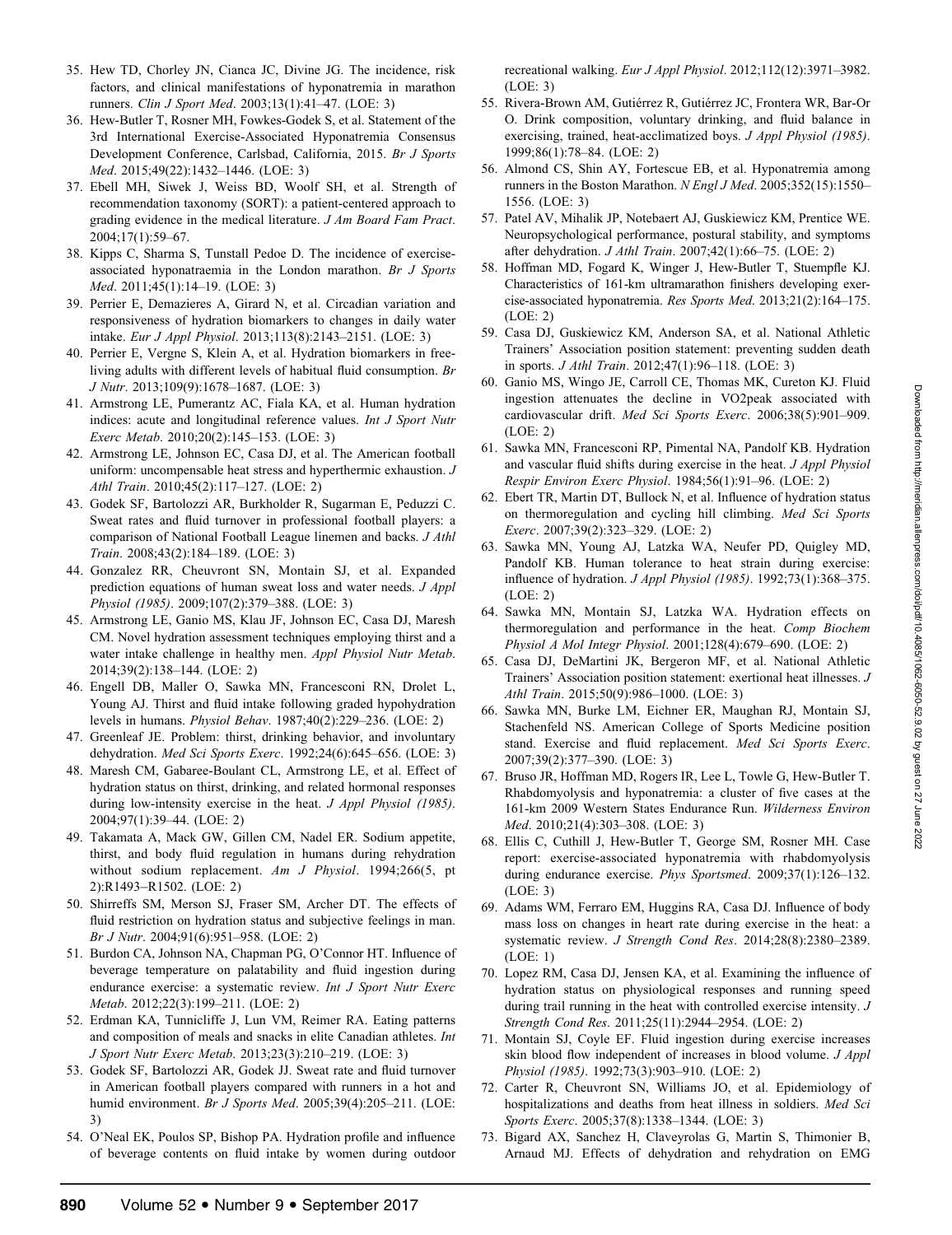- 74. Cheuvront SN, Carter R, Castellani JW, Sawka MN. Hypohydration impairs endurance exercise performance in temperate but not cold air. J Appl Physiol (1985). 2005;99(5):1972–1976. (LOE: 2)
- 75. Dugas JP, Oosthuizen U, Tucker R, Noakes TD. Rates of fluid ingestion alter pacing but not thermoregulatory responses during prolonged exercise in hot and humid conditions with appropriate convective cooling. Eur J Appl Physiol. 2009;105(1):69–80. (LOE: 2)
- 76. Judelson DA, Maresh CM, Anderson JM, et al. Hydration and muscular performance: does fluid balance affect strength, power and high-intensity endurance? Sports Med. 2007;37(10):907-921. (LOE: 3)
- 77. Schoffstall JE, Branch JD, Leutholtz BC, Swain DE. Effects of dehydration and rehydration on the one-repetition maximum bench press of weight-trained males. J Strength Cond Res. 2001;15(1):102–108. (LOE: 2)
- 78. Maughan RJ, Shirreffs SM. Development of individual hydration strategies for athletes. Int J Sport Nutr Exerc Metab. 2008;18(5):457–472. (LOE: 3)
- 79. Cleary MA, Hetzler RK, Wasson D, Wages JJ, Stickley C, Kimura IF. Hydration behaviors before and after an educational and prescribed hydration intervention in adolescent athletes. J Athl Train. 2012;47(3):273–281. (LOE: 2)
- 80. Jeukendrup AE, Moseley L. Multiple transportable carbohydrates enhance gastric emptying and fluid delivery. Scand J Med Sci Sports. 2010;20(1):112-121. (LOE: 2)
- 81. Mudambo KS, Leese GP, Rennie MJ. Gastric emptying in soldiers during and after field exercise in the heat measured with the [13C]acetate breath test method. Eur J Appl Physiol Occup Physiol. 1997;75(2):109–114. (LOE: 2)
- 82. Clayton DJ, Evans GH, James LJ. Effect of drink carbohydrate content on postexercise gastric emptying, rehydration, and the calculation of net fluid balance. Int J Sport Nutr Exerc Metab. 2014;24(1):79–89. (LOE: 2)
- 83. Ryan AJ, Lambert GP, Shi X, Chang RT, Summers RW, Gisolfi CV. Effect of hypohydration on gastric emptying and intestinal absorption during exercise. *J Appl Physiol (1985)*. 1998;84(5):1581-1588.  $(LOE: 2)$
- 84. Mitchell JB, Grandjean PW, Pizza FX, Starling RD, Holtz RW. The effect of volume ingested on rehydration and gastric emptying following exercise-induced dehydration. Med Sci Sports Exerc. 1994;26(9):1135–1143. (LOE: 2)
- 85. Taylor NA, Machado-Moreira CA. Regional variations in transepidermal water loss, eccrine sweat gland density, sweat secretion rates and electrolyte composition in resting and exercising humans. Extrem Physiol Med. 2013;2(1):4. (LOE: 3)
- 86. Allan JR, Wilson CG. Influence of acclimatization on sweat sodium concentration. J Appl Physiol. 1971;30(5):708–712. (LOE: 2)
- 87. Buono MJ, Ball KD, Kolkhorst FW. Sodium ion concentration vs. sweat rate relationship in humans. J Appl Physiol (1985). 2007;103(3):990–994. (LOE: 3)
- 88. Buono MJ, Claros R, Deboer T, Wong J. Na+ secretion rate increases proportionally more than the Na+ reabsorption rate with increases in sweat rate. J Appl Physiol (1985). 2008;105(4):1044– 1048. (LOE: 2)
- 89. Lorenzo S, Minson CT. Heat acclimation improves cutaneous vascular function and sweating in trained cyclists. J Appl Physiol (1985). 2010;109(6):1736–1743. (LOE: 2)
- 90. Arnaoutis G, Kavouras SA, Angelopoulou A, et al. Fluid balance during training in elite young athletes of different sports. *J Strength* Cond Res. 2015;29(12):3447–3452. (LOE: 3)
- 91. Minehan MR, Riley MD, Burke LM. Effect of flavor and awareness of kilojoule content of drinks on preference and fluid balance in team sports. Int J Sport Nutr Exerc Metab. 2002;12(1):81-92. (LOE: 2)
- 92. Wilmore JH, Morton AR, Gilbey HJ, Wood RJ. Role of taste preference on fluid intake during and after 90 min of running at 60% of VO2max in the heat. Med Sci Sports Exerc. 1998;30(4):587–595. (LOE: 2)
- 93. Desbrow B, Jansen S, Barrett A, Leveritt MD, Irwin C. Comparing the rehydration potential of different milk-based drinks to a carbohydrate-electrolyte beverage. Appl Physiol Nutr Metab. 2014;39(12):1366–1372. (LOE: 2)
- 94. Naclerio F, Larumbe-Zabala E, Cooper R, Jimenez A, Goss-Sampson M. Effect of a carbohydrate-protein multi-ingredient supplement on intermittent sprint performance and muscle damage in recreational athletes. Appl Physiol Nutr Metab. 2014;39(10):1151–1158. (LOE: 2)
- 95. Reidy PT, Konopka AR, Hinkley JM, Undem MK, Harber MP. The effect of feeding during recovery from aerobic exercise on skeletal muscle intracellular signaling. Int J Sport Nutr Exerc Metab. 2014;24(1):70–78. (LOE: 2)
- 96. Pritchett K, Bishop P, Pritchett R, Green M, Katica C. Acute effects of chocolate milk and a commercial recovery beverage on postexercise recovery indices and endurance cycling performance. Appl Physiol Nutr Metab. 2009;34(6):1017–1022. (LOE: 2)
- 97. Gilson SF, Saunders MJ, Moran CW, Moore RW, Womack CJ, Todd MK. Effects of chocolate milk consumption on markers of muscle recovery following soccer training: a randomized cross-over study. J Int Soc Sports Nutr. 2010;7:19. (LOE: 2)
- 98. Ferguson-Stegall L, McCleave EL, Ding Z, et al. Postexercise carbohydrate-protein supplementation improves subsequent exercise performance and intracellular signaling for protein synthesis. J Strength Cond Res. 2011;25(5):1210–1224. (LOE: 2)
- 99. Maughan RJ, Shirreffs SM. Recovery from prolonged exercise: restoration of water and electrolyte balance. J Sports Sci. 1997;15(3):297–303. (LOE: 3)
- 100. Merson SJ, Maughan RJ, Shirreffs SM. Rehydration with drinks differing in sodium concentration and recovery from moderate exercise-induced hypohydration in man. Eur J Appl Physiol. 2008;103(5):585–594. (LOE: 2)
- 101. Shirreffs SM, Taylor AJ, Leiper JB, Maughan RJ. Post-exercise rehydration in man: effects of volume consumed and drink sodium content. Med Sci Sports Exerc. 1996;28(10):1260–1271. (LOE: 2)
- 102. Shirreffs SM, Maughan RJ. Volume repletion after exercise-induced volume depletion in humans: replacement of water and sodium losses. Am J Physiol. 1998;274(5, pt 2):F868-F875. (LOE: 2)
- 103. Shirreffs SM, Maughan RJ. Rehydration and recovery of fluid balance after exercise. Exerc Sport Sci Rev. 2000;28(1):27-32. (LOE: 3)
- 104. Coyle EF. Timing and method of increased carbohydrate intake to cope with heavy training, competition and recovery. J Sports Sci. 1991;9:29–51. (LOE: 2)
- 105. Burke LM, Collier GR, Davis PG, Fricker PA, Sanigorski AJ, Hargreaves M. Muscle glycogen storage after prolonged exercise: effect of the frequency of carbohydrate feedings. Am J Clin Nutr. 1996;64(1):115–119. (LOE: 2)
- 106. Hill KM, Stathis CG, Grinfeld E, Hayes A, McAinch AJ. Coingestion of carbohydrate and whey protein isolates enhance PGC-1a mRNA expression: a randomised, single blind, cross over study. J Int Soc Sports Nutr. 2013;10(1):8. (LOE: 2)
- 107. Moyen NE, Mundel T, Du Bois AM, Ciccone AB, Morton RH, Judelson DA. Increasing humidity affects thermoregulation during low-intensity exercise in women. Aviat Space Environ Med. 2014;85(9):905–911. (LOE: 2)
- 108. Cooper ER, Ferrara MS, Broglio SP. Exertional heat illness and environmental conditions during a single football season in the southeast. J Athl Train. 2006;41(3):332–336. (LOE: 3)
- 109. Kulka TJ, Kenney WL. Heat balance limits in football uniforms: how different uniform ensembles alter the equation. Phys Sportsmed. 2002;30(7):29–39. (LOE: 2)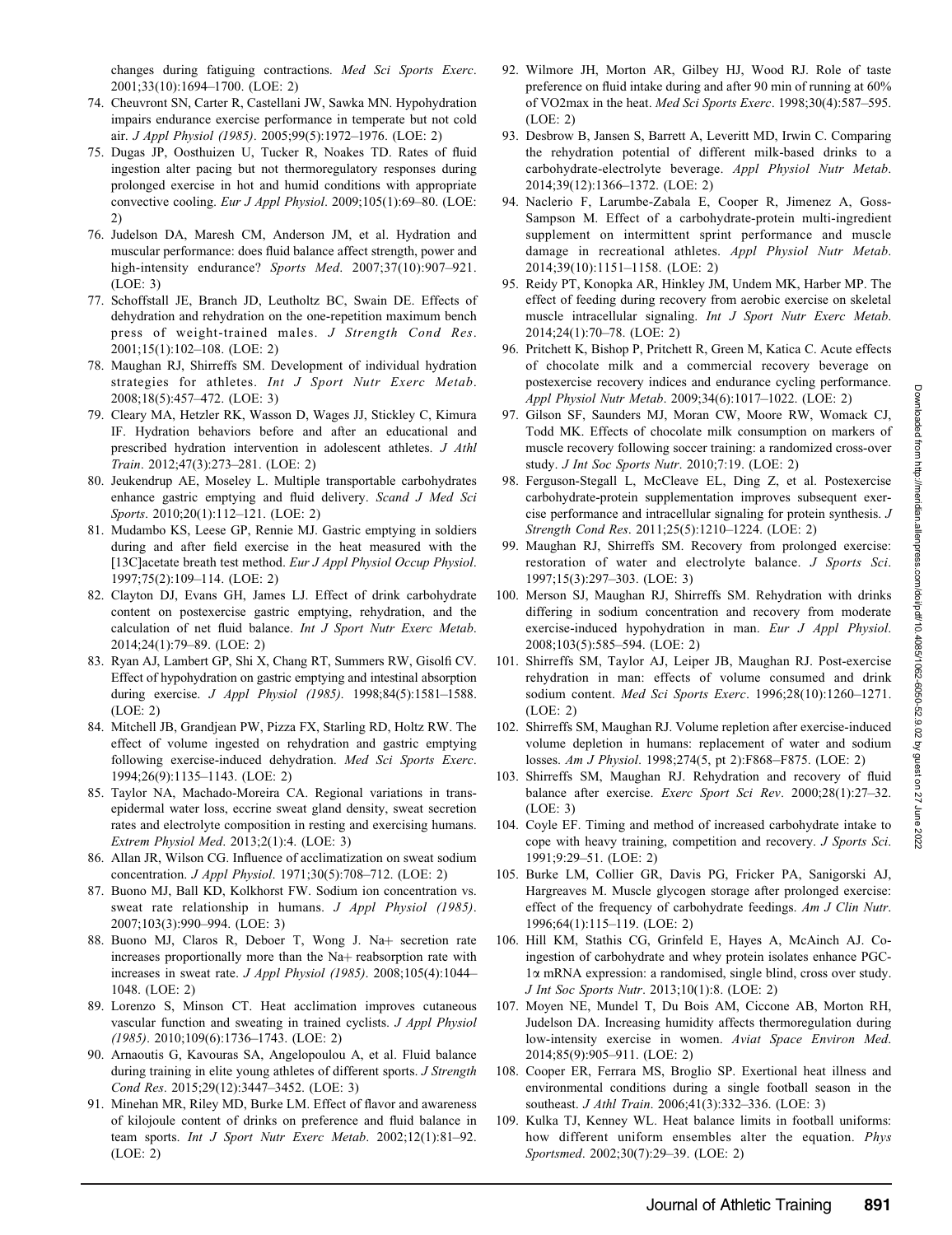- 110. Hughson RL, Green HJ, Houston ME, Thomson JA, MacLean DR, Sutton JR. Heat injuries in Canadian mass participation runs. Can Med Assoc J. 1980;122(10):1141–1144. (LOE: 3)
- 111. Del Coso J, González-Millán C, Salinero JJ, et al. Effects of oral salt supplementation on physical performance during a half-ironman: a randomized controlled trial. Scand J Med Sci Sports. 2016;26(2):156–164. (LOE: 2)
- 112. Armstrong LE, Costill DL, Fink WJ, et al. Effects of dietary sodium on body and muscle potassium content during heat acclimation. Eur J Appl Physiol Occup Physiol. 1985;54(4):391–397. (LOE: 2)
- 113. Moreno IL, Pastre CM, Ferreira C, de Abreu LC, Valenti VE, Vanderlei LC. Effects of an isotonic beverage on autonomic regulation during and after exercise. J Int Soc Sports Nutr. 2013;10(1):2. (LOE: 2)
- 114. Hoffman MD, Myers TM. Case study: symptomatic exerciseassociated hyponatremia in an endurance runner despite sodium supplementation. Int J Sport Nutr Exerc Metab. 2015;25(6):603-606. (LOE: 3)
- 115. Speedy DB, Noakes TD, Rogers IR, et al. A prospective study of exercise-associated hyponatremia in two ultradistance triathletes. Clin J Sport Med. 2000;10(2):136–141. (LOE: 3)
- 116. Ganio MS, Klau JF, Lee EC, et al. Effect of various carbohydrateelectrolyte fluids on cycling performance and maximal voluntary contraction. Int J Sport Nutr Exerc Metab. 2010;20(2):104-114. (LOE: 1)
- 117. Millard-Stafford ML, Cureton KJ, Wingo JE, Trilk J, Warren GL, Buyckx M. Hydration during exercise in warm, humid conditions: effect of a caffeinated sports drink. Int J Sport Nutr Exerc Metab. 2007;17(2):163–177. (LOE: 1)
- 118. Wemple RD, Lamb DR, McKeever KH. Caffeine vs caffeine-free sports drinks: effects on urine production at rest and during prolonged exercise. Int J Sports Med. 1997;18(1):40–46. (LOE: 2)
- 119. Fiala KA, Casa DJ, Roti MW. Rehydration with a caffeinated beverage during the nonexercise periods of 3 consecutive days of 2 a-day practices. Int J Sport Nutr Exerc Metab. 2004;14(4):419–429. (LOE: 2)
- 120. Ganio MS, Johnson EC, Klau JF, et al. Effect of ambient temperature on caffeine ergogenicity during endurance exercise. Eur J Appl Physiol. 2011;111(6):1135–1146. (LOE: 2)
- 121. Silva AM, Júdice PB, Matias CN, et al. Total body water and its compartments are not affected by ingesting a moderate dose of caffeine in healthy young adult males. Appl Physiol Nutr Metab. 2013;38(6):626–632. (LOE: 1)
- 122. Freund BJ, Montain SJ, Young AJ, et al. Glycerol hyperhydration: hormonal, renal, and vascular fluid responses. *J Appl Physiol* (1985). 1995;79(6):2069–2077. (LOE: 2)
- 123. Inder WJ, Swanney MP, Donald RA, Prickett TC, Hellemans J. The effect of glycerol and desmopressin on exercise performance and hydration in triathletes. Med Sci Sports Exerc. 1998;30(8):1263– 1269. (LOE: 2)
- 124. Lyons TP, Riedesel ML, Meuli LE, Chick TW. Effects of glycerolinduced hyperhydration prior to exercise in the heat on sweating and core temperature. Med Sci Sports Exerc. 1990;22(4):477–483. (LOE: 2)
- 125. Magal M, Webster MJ, Sistrunk LE, Whitehead MT, Evans RK, Boyd JC. Comparison of glycerol and water hydration regimens on tennis-related performance. Med Sci Sports Exerc. 2003;35(1):150– 156. (LOE: 2)
- 126. Montner P, Stark DM, Riedesel ML, et al. Pre-exercise glycerol hydration improves cycling endurance time. Int J Sports Med. 1996;17(1):27–33. (LOE: 2)
- 127. O'Brien C, Freund BJ, Young AJ, Sawka MN. Glycerol hyperhydration: physiological responses during cold-air exposure. J Appl Physiol (1985). 2005;99(2):515–521. (LOE: 2)
- 128. Shirreffs SM, Maughan RJ. Restoration of fluid balance after exercise-induced dehydration: effects of alcohol consumption. J Appl Physiol (1985). 1997;83(4):1152–1158. (LOE: 2)
- 129. Hobson RM, Maughan RJ. Hydration status and the diuretic action of a small dose of alcohol. Alcohol Alcohol. 2010;45(4):366–373. (LOE: 2)
- 130. Lew CH, Slater G, Nair G, Miller M. Relationship between changes in upon-waking urinary indices of hydration status and body mass in adolescent Singaporean athletes. Int J Sport Nutr Exerc Metab. 2010;20(4):330–335. (LOE: 2)
- 131. Baker LB, Lang JA, Kenney WL. Change in body mass accurately and reliably predicts change in body water after endurance exercise. Eur J Appl Physiol. 2009;105(6):959–967. (LOE: 2)
- 132. Muñoz CX, Johnson EC, Demartini JK, et al. Assessment of hydration biomarkers including salivary osmolality during passive and active dehydration. Eur J Clin Nutr. 2013;67(12):1257–1263. (LOE: 2)
- 133. Cheuvront SN, Ely BR, Kenefick RW, Sawka MN. Biological variation and diagnostic accuracy of dehydration assessment markers. Am J Clin Nutr. 2010;92(3):565–573. (LOE: 2)
- 134. Widjaja A, Morris RJ, Levy JC, Frayn KN, Manley SE, Turner RC. Within- and between-subject variation in commonly measured anthropometric and biochemical variables. Clin Chem. 1999;45(4):561–566. (LOE: 2)
- 135. Armstrong LE, Maresh CM, Castellani JW, et al. Urinary indices of hydration status. Int J Sport Nutr. 1994;4(3):265–279. (LOE: 2)
- 136. McKenzie AL, Muñoz CX, Armstrong LE. Accuracy of urine color to detect equal to or greater than 2% body mass loss in men. J Athl Train. 2015;50(12):1306–1309. (LOE: 2)
- 137. Cheuvront SN, Kenefick RW, Zambraski EJ. Spot urine concentrations should not be used for hydration assessment: a methodology review. Int J Sport Nutr Exerc Metab. 2015;25(3):293–297. (LOE: 3)
- 138. Armstrong LE, Soto JA, Hacker FT, Casa DJ, Kavouras SA, Maresh CM. Urinary indices during dehydration, exercise, and rehydration. Int J Sport Nutr. 1998;8(4):345–355. (LOE: 2)
- 139. Pross N, Demazieres A, Girard N, et al. Influence of progressive fluid restriction on mood and physiological markers of dehydration in women. Br J Nutr. 2013;109(2):313–321. (LOE: 2)
- 140. Armstrong LE, Johnson EC, Munoz CX, et al. Hydration biomarkers and dietary fluid consumption of women. J Acad Nutr Diet. 2012;112(7):1056–1061. (LOE: 2)
- 141. Burchfield JM, Ganio MS, Kavouras SA, et al. 24-h void number as an indicator of hydration status. Eur J Clin Nutr. 2015;69(5):638-641. (LOE: 2)
- 142. Verbalis JG, Goldsmith SR, Greenberg A, et al. Diagnosis, evaluation, and treatment of hyponatremia: expert panel recommendations. Am J Med. 2013;126(10 suppl 1):S1–S42. (LOE: 3)
- 143. Williams CA, Blackwell J. Hydration status, fluid intake, and electrolyte losses in youth soccer players. Int J Sports Physiol Perform. 2012;7(4):367–374. (LOE: 2)
- 144. Hsieh M, Roth R, Davis DL, Larrabee H, Callaway CW. Hyponatremia in runners requiring on-site medical treatment at a single marathon. Med Sci Sports Exerc. 2002;34(2):185–189. (LOE: 2)
- 145. Kratz A, Siegel AJ, Verbalis JG, et al. Sodium status of collapsed marathon runners. Arch Pathol Lab Med. 2005;129(2):227–230. (LOE: 3)
- 146. McDermott BP, Casa DJ, Lee EC, et al. The influence of rehydration mode after exercise dehydration on cardiovascular function. J Strength Cond Res. 2013;27(8):2086–2095. (LOE: 2)
- 147. McDermott BP, Casa DJ, Lee E, et al. Thermoregulation and stress hormone recovery after exercise dehydration: comparison of rehydration methods. J Athl Train. 2013;48(6):725–733. (LOE: 2)
- 148. Chlíbková D, Knechtle B, Rosemann T, et al. Rhabdomyolysis and exercise-associated hyponatremia in ultra-bikers and ultra-runners. J Int Soc Sports Nutr. 2015;12:29. (LOE: 3)
- 149. Tripette J, Loko G, Samb A, et al. Effects of hydration and dehydration on blood rheology in sickle cell trait carriers during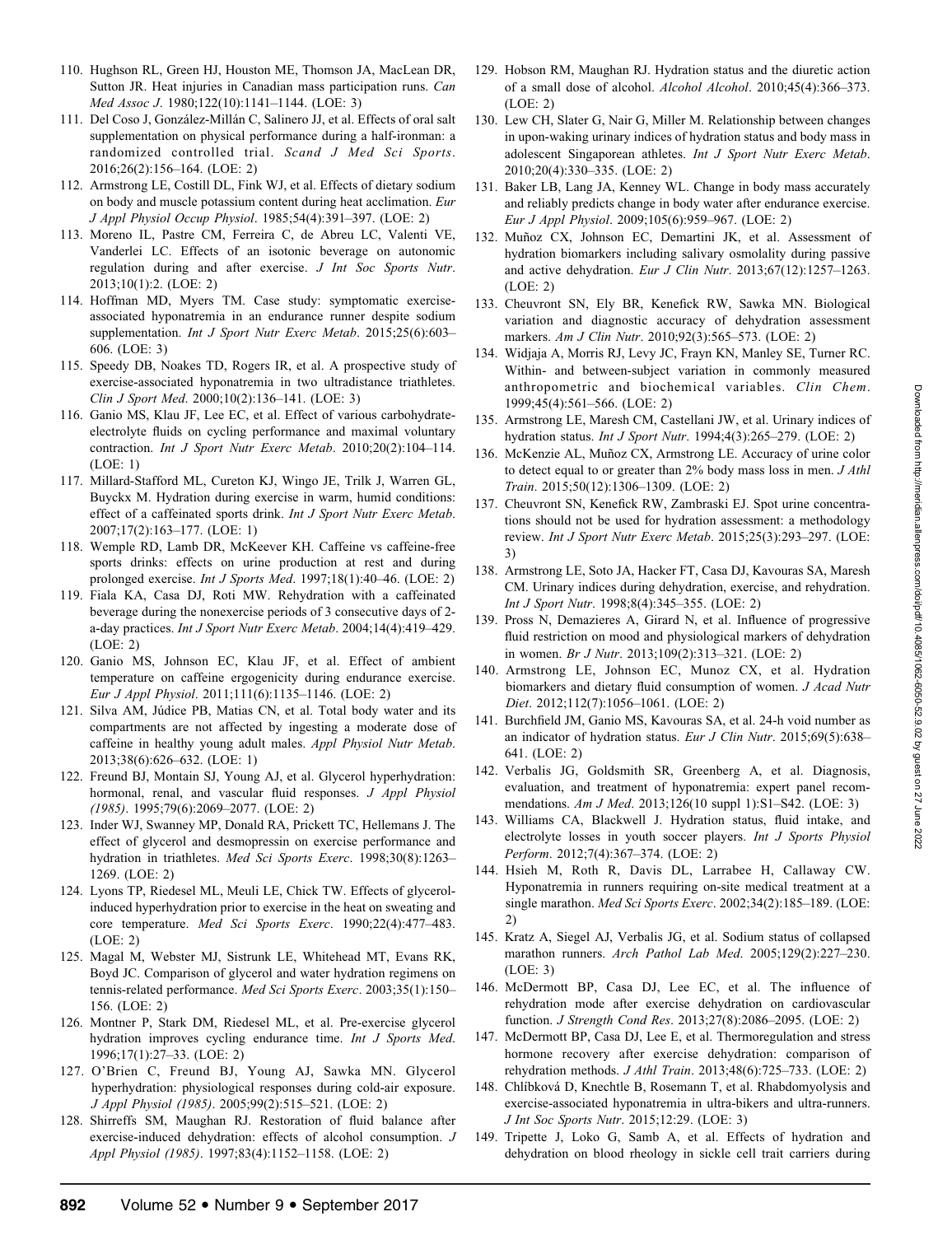- 150. Connes P, Reid H, Hardy-Dessources MD, Morrison E, Hue O. Physiological responses of sickle cell trait carriers during exercise. Sports Med. 2008;38(11):931–946. (LOE: 3)
- 151. Oh RC, Arter JL, Tiglao SM, Larson SL. Exertional rhabdomyolysis: a case series of 30 hospitalized patients. Mil Med. 2015;180(2):201–207. (LOE: 3)
- 152. Cutrufello PT, Dixon CB. The effect of acute fluid consumption following exercise-induced fluid loss on hydration status, percent body fat, and minimum wrestling weight in wrestlers. J Strength Cond Res. 2014;28(7):1928–1936. (LOE: 2)
- 153. Lingor RJ, Olson A. Fluid and diet patterns associated with weight cycling and changes in body composition assessed by continuous monitoring throughout a college wrestling season. J Strength Cond Res. 2010;24(7):1763–1772. (LOE: 2)
- 154. Utter AC, Lambeth PG. Evaluation of multifrequency bioelectrical impedance analysis in assessing body composition of wrestlers. Med Sci Sports Exerc. 2010;42(2):361–367. (LOE: 2)
- 155. Utter AC, McAnulty SR, Riha BF, Pratt BA, Grose JM. The validity of multifrequency bioelectrical impedance measures to detect changes in the hydration status of wrestlers during acute dehydration and rehydration. J Strength Cond Res. 2012;26(1):9– 15. (LOE: 2)
- 156. Bar-Or O. Effects of age and gender on sweating pattern during exercise. Int J Sports Med. 1998;19(suppl 2):S106–S107. (LOE: 2)
- 157. Meyer F, Bar-Or O, MacDougall D, Heigenhauser GJ. Sweat electrolyte loss during exercise in the heat: effects of gender and maturation. Med Sci Sports Exerc. 1992;24(7):776–781. (LOE: 2)
- 158. Wilk B, Pender N, Volterman K, Bar-Or O, Timmons BW. Influence of pubertal stage on local sweating patterns of girls exercising in the heat. *Pediatr Exerc Sci.* 2013;25(2):212–220. (LOE: 2)
- 159. Takamata A, Ito T, Yaegashi K, et al. Effect of an exercise-heat acclimation program on body fluid regulatory responses to dehydration in older men. Am J Physiol. 1999;277(4, pt 2):R1041-R1050. (LOE: 2)
- 160. Zappe DH, Bell GW, Swartzentruber H, Wideman RF, Kenney WL. Age and regulation of fluid and electrolyte balance during repeated exercise sessions. Am J Physiol. 1996;270(1, pt 2):R71-R79. (LOE: 2)
- 161. Sawka MN, Cheuvront SN, Carter R. Human water needs. Nutr Rev. 2005;63(6, pt 2):S30-S39. (LOE: 3)
- 162. Wang Z, Deurenberg P, Wang W, Pietrobelli A, Baumgartner RN, Heymsfield SB. Hydration of fat-free body mass: review and critique of a classic body-composition constant. Am J Clin Nutr. 1999;69(5):833–841. (LOE: 3)
- 163. Edelman IS, Leibman J. Anatomy of body water and electrolytes. Am J Med. 1959;27(2):256–277. (LOE: 3)
- 164. Costill DL, Coté R, Fink W. Muscle water and electrolytes following varied levels of dehydration in man. *J Appl Physiol*. 1976;40(1):6–11. (LOE: 2)
- 165. Nose H, Mack GW, Shi XR, Nadel ER. Role of osmolality and plasma volume during rehydration in humans. J Appl Physiol (1985). 1988;65(1):325–331. (LOE: 2)
- 166. Moyen NE, Ellis CL, Ciccone AB, et al. Increasing relative humidity impacts low-intensity exercise in the heat. Aviat Space Environ Med. 2014;85(2):112–119. (LOE: 2)
- 167. Shapiro Y, Pandolf KB, Avellini BA, Pimental NA, Goldman RF. Heat balance and transfer in men and women exercising in hot-dry and hot-wet conditions. Ergonomics. 1981;24(5):375–386. (LOE: 2)
- 168. Shapiro Y, Pandolf KB, Avellini BA, Pimental NA, Goldman RF. Physiological responses of men and women to humid and dry heat. J Appl Physiol Respir Environ Exerc Physiol. 1980;49(1):1–8. (LOE: 2)
- 169. Jay O, Bain AR, Deren TM, Sacheli M, Cramer MN. Large differences in peak oxygen uptake do not independently alter changes in core temperature and sweating during exercise. Am J Physiol Regul Integr Comp Physiol. 2011;301(3):R832–R841. (LOE: 2)
- 170. Kenny GP, Jay O. Thermometry, calorimetry, and mean body temperature during heat stress. Compr Physiol. 2013;3(4):1689– 1719. (LOE: 3)
- 171. Candas V, Libert JP, Vogt JJ. Human skin wettedness and evaporative efficiency of sweating. J Appl Physiol Respir Environ Exerc Physiol. 1979;46(3):522–528. (LOE: 2)
- 172. Binder K, Lynn AG, Gagnon D, Kondo N, Kenny GP. Hyperthermia modifies muscle metaboreceptor and baroreceptor modulation of heat loss in humans. Am J Physiol Regul Integr Comp Physiol. 2012;302(4):R417–R423. (LOE: 3)
- 173. Bergeron MF. Heat cramps during tennis: a case report. Int J Sport Nutr. 1996;6(1):62–68. (LOE: 3)
- 174. Schwellnus MP, Nicol J, Laubscher R, Noakes TD. Serum electrolyte concentrations and hydration status are not associated with exercise associated muscle cramping (EAMC) in distance runners. Br J Sports Med. 2004;38(4):488–492. (LOE: 3)
- 175. Schwellnus MP, Drew N, Collins M. Increased running speed and previous cramps rather than dehydration or serum sodium changes predict exercise-associated muscle cramping: a prospective cohort study in 210 Ironman triathletes. Br J Sports Med. 2011;45(8):650– 656. (LOE: 3)
- 176. Maughan RJ. Exercise-induced muscle cramp: a prospective biochemical study in marathon runners. J Sports Sci. 1986;4(1):31–34. (LOE: 3)
- 177. Parisi L, Pierelli F, Amabile G, et al. Muscular cramps: proposals for a new classification. Acta Neurol Scand. 2003;107(3):176–186. (LOE: 3)
- 178. Armstrong LE, McDermott BP, Hosakawa Y. Exertional hyponatremia. In: Casa DJ, Stearns RL, eds. Preventing Sudden Death in Sport and Physical Activity. 2nd ed. Burlington, MA: Jones and Bartlett Learning; 2017:219-238. (LOE: 3)
- 179. Armstrong LE, Curtis WC, Hubbard RW, Francesconi RP, Moore R, Askew EW. Symptomatic hyponatremia during prolonged exercise in heat. Med Sci Sports Exerc. 1993;25(5):543–549. (LOE: 3)
- 180. Sawka MN, Noakes TD. Does dehydration impair exercise performance? Med Sci Sports Exerc. 2007;39(8):1209–1217. (LOE: 3)
- 181. Cheuvront SN, Kenefick RW. Dehydration: physiology, assessment, and performance effects. Compr Physiol. 2014;4(1):257–285. (LOE: 3)
- 182. Goulet ED. Dehydration and endurance performance in competitive athletes. Nutr Rev. 2012;70(suppl 2):S132–S136. (LOE: 3)
- 183. Laursen PB, Suriano R, Quod MJ, et al. Core temperature and hydration status during an Ironman triathlon. Br J Sports Med. 2006;40(4):320–325. (LOE: 2)
- 184. Stachenfeld NS. The interrelationship of research in the laboratory and the field to assess hydration status and determine mechanisms involved in water regulation during physical activity. Sports Med. 2014;44(suppl 1):S97–S104. (LOE: 3)
- 185. Maughan RJ. Investigating the associations between hydration and exercise performance: methodology and limitations. Nutr Rev. 2012;70(suppl 2):S128–S131. (LOE: 3)
- 186. Cheuvront SN, Carter R, Sawka MN. Fluid balance and endurance exercise performance. Curr Sports Med Rep. 2003;2(4):202–208. (LOE: 3)
- 187. Cheuvront SN, Kenefick RW, Montain SJ, Sawka MN. Mechanisms of aerobic performance impairment with heat stress and dehydration. J Appl Physiol (1985). 2010;109(6):1989–1995. (LOE: 2)
- 188. Carvalho P, Oliveira B, Barros R, Padrão P, Moreira P, Teixeira VH. Impact of fluid restriction and ad libitum water intake or an 8% carbohydrate-electrolyte beverage on skill performance of elite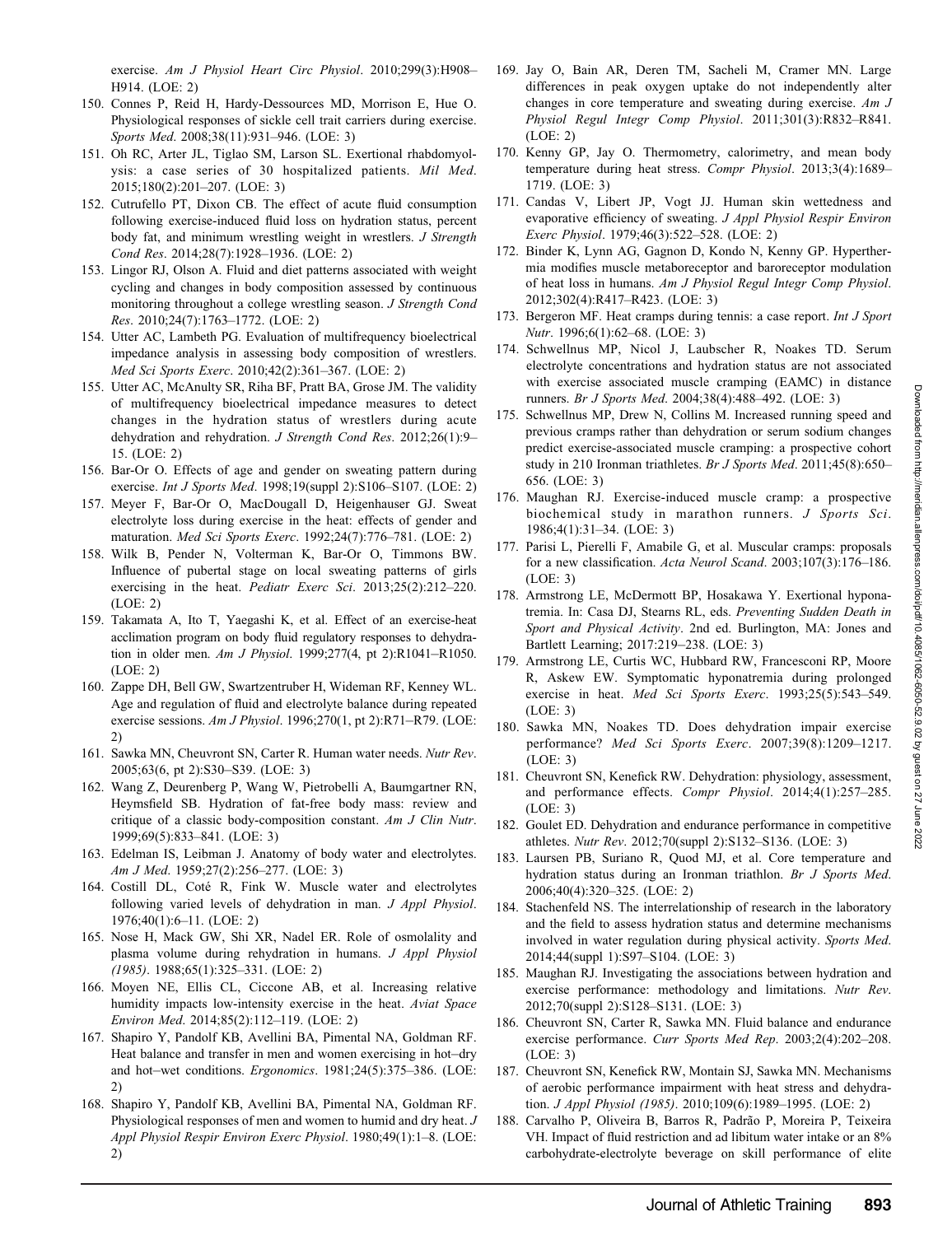adolescent basketball players. Int J Sport Nutr Exerc Metab. 2011;21(3):214–221. (LOE: 2)

- 189. Bardis CN, Kavouras SA, Kosti L, Markousi M, Sidossis LS. Mild hypohydration decreases cycling performance in the heat. Med Sci Sports Exerc. 2013;45(9):1782–1789. (LOE: 2)
- 190. Maresh CM, Bergeron MF, Kenefick RW, Castellani JW, Hoffman JR, Armstrong LE. Effect of overhydration on time-trial swim performance. J Strength Cond Res. 2001;15(4):514–518. (LOE: 2)
- 191. Gigou PY, Dion T, Asselin A, Berrigan F, Goulet ED. Pre-exercise hyperhydration-induced bodyweight gain does not alter prolonged treadmill running time-trial performance in warm ambient conditions. Nutrients. 2012;4(8):949–966. (LOE: 2)
- 192. Goulet ED, Aubertin-Leheudre M, Plante GE, Dionne IJ. A metaanalysis of the effects of glycerol-induced hyperhydration on fluid retention and endurance performance. Int J Sport Nutr Exerc Metab. 2007;17(4):391–410. (LOE: 1)
- 193. Savoie FA, Kenefick RW, Ely BR, Cheuvront SN, Goulet ED. Effect of hypohydration on muscle endurance, strength, anaerobic power and capacity and vertical jumping ability: a meta-analysis. Sports Med. 2015;45(8):1207–1227. (LOE: 3)
- 194. Judelson DA, Maresh CM, Farrell MJ, et al. Effect of hydration state on strength, power, and resistance exercise performance. Med Sci Sports Exerc. 2007;39(10):1817–1824. (LOE: 2)
- 195. Adam GE, Carter R, Cheuvront SN, et al. Hydration effects on cognitive performance during military tasks in temperate and cold environments. Physiol Behav. 2008;93(4-5):748-756. (LOE: 2)
- 196. Benefer MD, Corfe BM, Russell JM, Short R, Barker ME. Water intake and post-exercise cognitive performance: an observational study of long-distance walkers and runners. Eur J Nutr. 2013;52(2):617–624. (LOE: 3)
- 197. Grego F, Vallier JM, Collardeau M, Rousseu C, Cremieux J, Brisswalter J. Influence of exercise duration and hydration status on cognitive function during prolonged cycling exercise. Int J Sports Med. 2005;26(1):27–33. (LOE: 2)
- 198. Lieberman HR, Bathalon GP, Falco CM, Kramer FM, Morgan CA, Niro P. Severe decrements in cognition function and mood induced by sleep loss, heat, dehydration, and undernutrition during simulated combat. Biol Psychiatry. 2005;57(4):422–429. (LOE: 2)
- 199. Ely BR, Sollanek KJ, Cheuvront SN, Lieberman HR, Kenefick RW. Hypohydration and acute thermal stress affect mood state but not cognition or dynamic postural balance. Eur J Appl Physiol. 2013;113(4):1027–1034. (LOE: 2)
- 200. Lieberman HR. Methods for assessing the effects of dehydration on cognitive function. Nutr Rev. 2012;70(suppl 2):S143–S146. (LOE: 3)
- 201. Kenefick RW, Cheuvront SN, Elliott LD, Ely BR, Sawka MN. Biological and analytical variation of the human sweating response: implications for study design and analysis. Am J Physiol Regul Integr Comp Physiol. 2012;302(2):R252–R258. (LOE: 2)
- 202. van Nieuwenhoven MA, Vriens BE, Brummer RJ, Brouns F. Effect of dehydration on gastrointestinal function at rest and during exercise in humans. Eur J Appl Physiol. 2000;83(6):578–584. (LOE: 2)
- 203. Shirreffs SM, Aragon-Vargas LF, Keil M, Love TD, Phillips S. Rehydration after exercise in the heat: a comparison of 4 commonly used drinks. Int J Sport Nutr Exerc Metab. 2007;17(3):244-258. (LOE: 2)
- 204. Speedy DB, Thompson JM, Rodgers I, Collins M, Sharwood K, Noakes TD. Oral salt supplementation during ultradistance exercise. Clin J Sport Med. 2002;12(5):279–284. (LOE: 2)
- 205. Savoie FA, Asselin A, Goulet ED. Comparison of sodium chloride tablets-induced, sodium chloride solution-induced, and glycerolinduced hyperhydration on fluid balance responses in healthy men. J Strength Cond Res. 2016;30(10):2880–2891. (LOE: 2)
- 206. Havenith G, van Middendorp H. The relative influence of physical fitness, acclimatization state, anthropometric measures and gender

on individual reactions to heat stress. Eur J Appl Physiol Occup Physiol. 1990;61(5-6):419–427. (LOE: 2)

- 207. Gagnon D, Jay O, Kenny GP. The evaporative requirement for heat balance determines whole-body sweat rate during exercise under conditions permitting full evaporation. J Physiol. 2013;591(11):2925– 2935. (LOE: 3)
- 208. Armstrong LE, Hubbard RW, Jones BH, Daniels JT. Preparing Alberto Salazar for the heat of the 1984 Olympic marathon. Phys Sportsmed. 1986;14(3):73–81. (LOE: 3)
- 209. Baker LB, Ungaro CT, Barnes KA, Nuccio RP, Reimel AJ, Stofan JR. Validity and reliability of a field technique for sweat  $Na+$  and K+ analysis during exercise in a hot-humid environment. Physiol Rep. 2014;2(5):e12007. (LOE: 2)
- 210. Maughan RJ, Merson SJ, Broad NP, Shirreffs SM. Fluid and electrolyte intake and loss in elite soccer players during training. Int J Sport Nutr Exerc Metab. 2004;14(3):333–346. (LOE: 2)
- 211. Shirreffs SM, Maughan RJ. Whole body sweat collection in humans: an improved method with preliminary data on electrolyte content. J Appl Physiol (1985). 1997;82(1):336–341. (LOE: 2)
- 212. Patterson MJ, Galloway SD, Nimmo MA. Variations in regional sweat composition in normal human males. Exp Physiol. 2000;85(6):869–875. (LOE: 2)
- 213. Perrier E, Rondeau P, Poupin M, et al. Relation between urinary hydration biomarkers and total fluid intake in healthy adults. Eur J Clin Nutr. 2013;67(9):939–943. (LOE: 2)
- 214. Dabinett JA, Reid K, James N. Educational strategies used in increasing fluid intake and enhancing hydration status in field hockey players preparing for competition in a hot and humid environment: a case study. Int J Sport Nutr Exerc Metab. 2001;11(3):334–348. (LOE: 2)
- 215. Maughan RJ, Leiper JB, Shirreffs SM. Restoration of fluid balance after exercise-induced dehydration: effects of food and fluid intake. Eur J Appl Physiol Occup Physiol. 1996;73(3-4):317–325. (LOE: 2)
- 216. Cheuvront SN, Carter R, Montain SJ, Sawka MN. Daily body mass variability and stability in active men undergoing exercise-heat stress. Int J Sport Nutr Exerc Metab. 2004;14(5):532–540. (LOE: 2)
- 217. Charkoudian N, Halliwill JR, Morgan BJ, Eisenach JH, Joyner MJ. Influences of hydration on post-exercise cardiovascular control in humans. J Physiol. 2003;552(pt 2):635–644. (LOE: 2)
- 218. Casa DJ, Maresh CM, Armstrong LE, et al. Intravenous versus oral rehydration during a brief period: responses to subsequent exercise in the heat. Med Sci Sports Exerc. 2000;32(1):124–133. (LOE: 2)
- 219. Casa DJ, Maresh CM, Armstrong LE, et al. Intravenous versus oral rehydration during a brief period: stress hormone responses to subsequent exhaustive exercise in the heat. Int J Sport Nutr Exerc Metab. 2000;10(4):361–374. (LOE: 2)
- 220. Coyle EF, Montain SJ. Benefits of fluid replacement with carbohydrate during exercise. Med Sci Sports Exerc. 1992;24(suppl 9):S324–S330. (LOE: 3)
- 221. Gisolfi CV, Lambert GP, Summers RW. Intestinal fluid absorption during exercise: role of sport drink osmolality and  $[Na+]$ . *Med Sci* Sports Exerc. 2001;33(6):907–915. (LOE: 2)
- 222. Kingsley M, Penas-Ruiz C, Terry C, Russell M. Effects of carbohydrate-hydration strategies on glucose metabolism, sprint performance and hydration during a soccer match simulation in recreational players. J Sci Med Sport. 2014;17(2):239–243. (LOE: 2)
- 223. Lee MJ, Hammond KM, Vasdev A, et al. Self-selecting fluid intake while maintaining high carbohydrate availability does not impair half-marathon performance. Int J Sports Med. 2014;35(14):1216-1222. (LOE: 2)
- 224. Meyer LG, Horrigan DJ, Lotz WG. Effects of three hydration beverages on exercise performance during 60 hours of heat exposure. Aviat Space Environ Med. 1995;66(11):1052–1057. (LOE: 2)